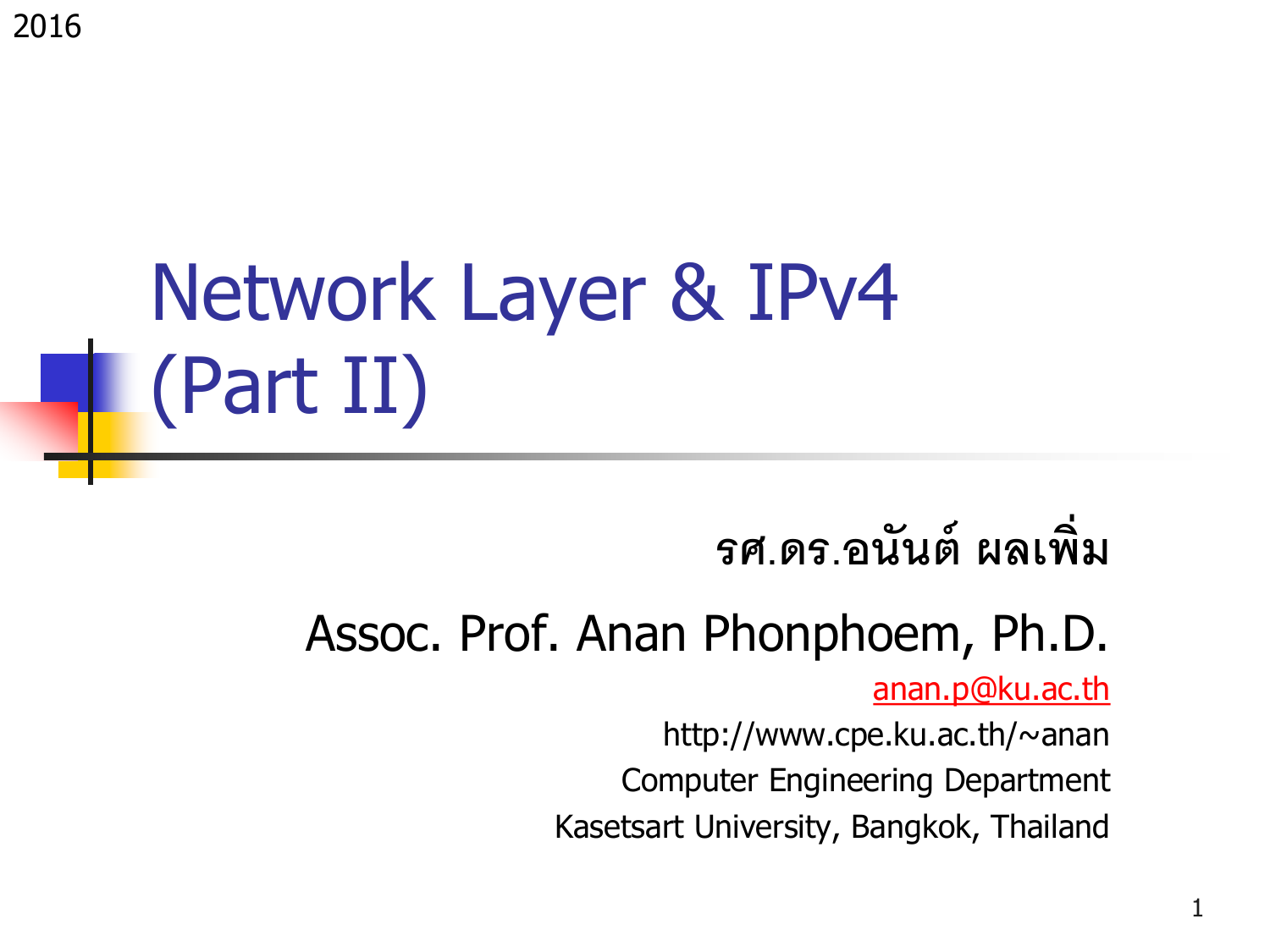### **Outline**

- **Network Layer**
- **IP Fundamental Operation**
- Internet Protocol
- **Addressing**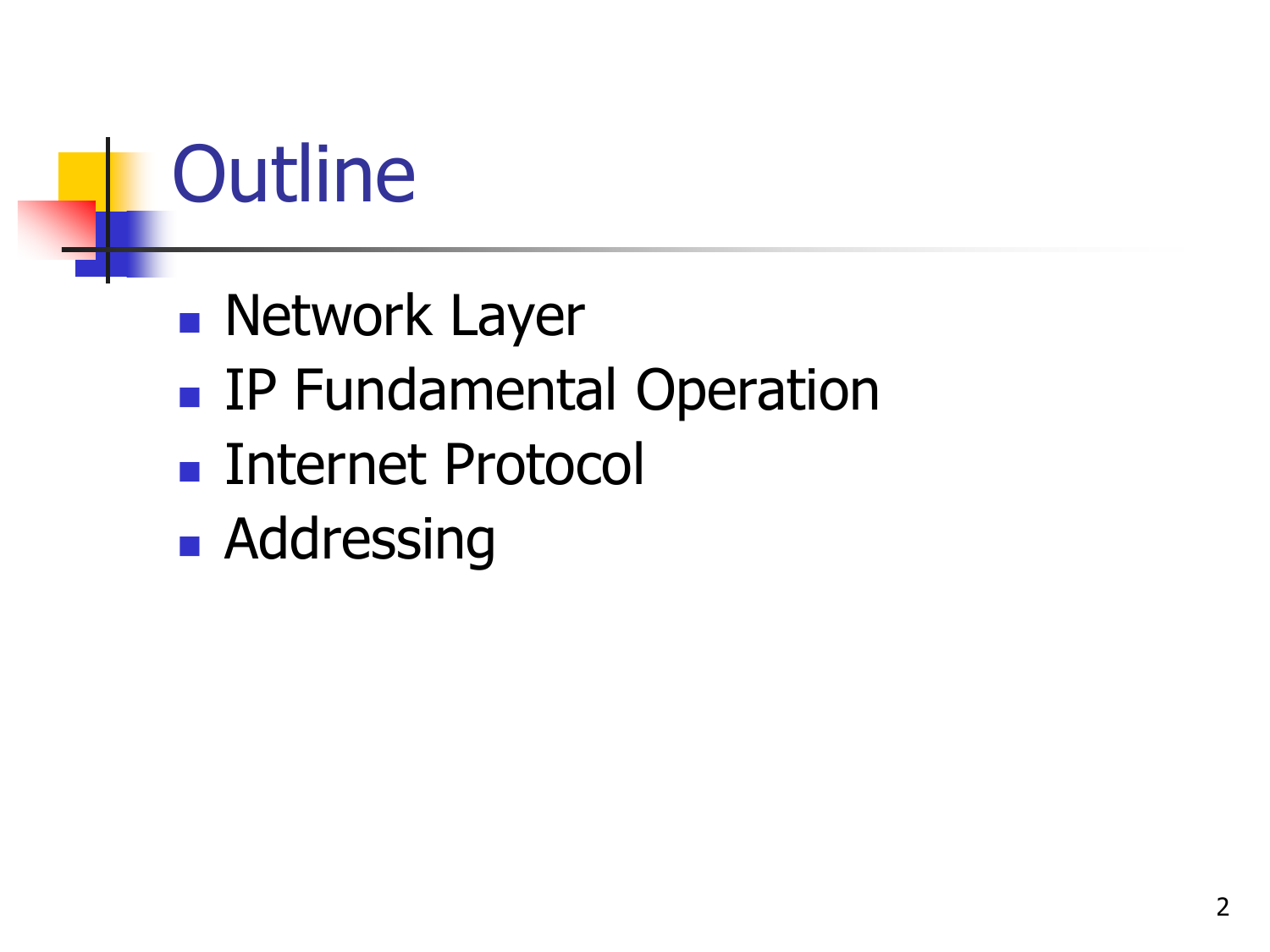### IP Address

|  | <b>VER</b><br><b>HLEN</b><br><b>Service type</b><br>4 bits<br>4 bits<br>8 bits<br><b>Identification</b><br>Flags<br>3 bits<br>16 bits |  | <b>Total length</b><br>16 bits         |  |  |  |  |  |
|--|---------------------------------------------------------------------------------------------------------------------------------------|--|----------------------------------------|--|--|--|--|--|
|  |                                                                                                                                       |  | <b>Fragmentation offset</b><br>13 bits |  |  |  |  |  |
|  | <b>Time to live</b><br><b>Protocol</b><br>8 bits<br>8 hits                                                                            |  | <b>Header checksum</b><br>$16$ hite    |  |  |  |  |  |
|  | <b>Source IP address</b><br>32 bits                                                                                                   |  |                                        |  |  |  |  |  |
|  | 32 bits<br><b>Destination IP address</b>                                                                                              |  |                                        |  |  |  |  |  |
|  |                                                                                                                                       |  |                                        |  |  |  |  |  |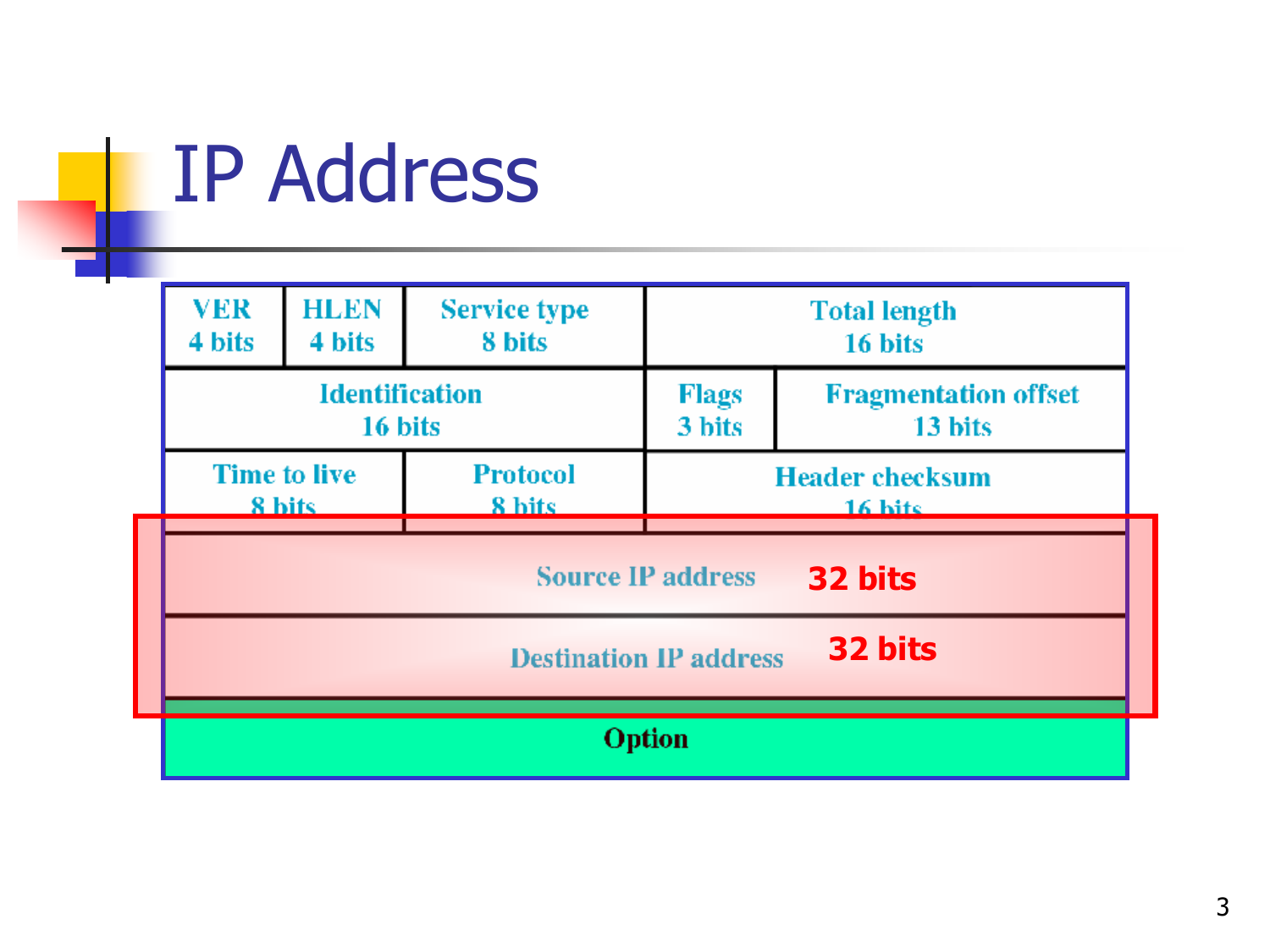IP Address

#### Address space of IPv4 (32 bits)

- $2^{32} = 4,294,967,296$
- **Unique and Universal** 
	- Local & Global Sense
- **Assigned by National Registries**
- Subset from Internet Corporation for Assigned Names and Number(ICANN)
- Does an IP address represent a machine?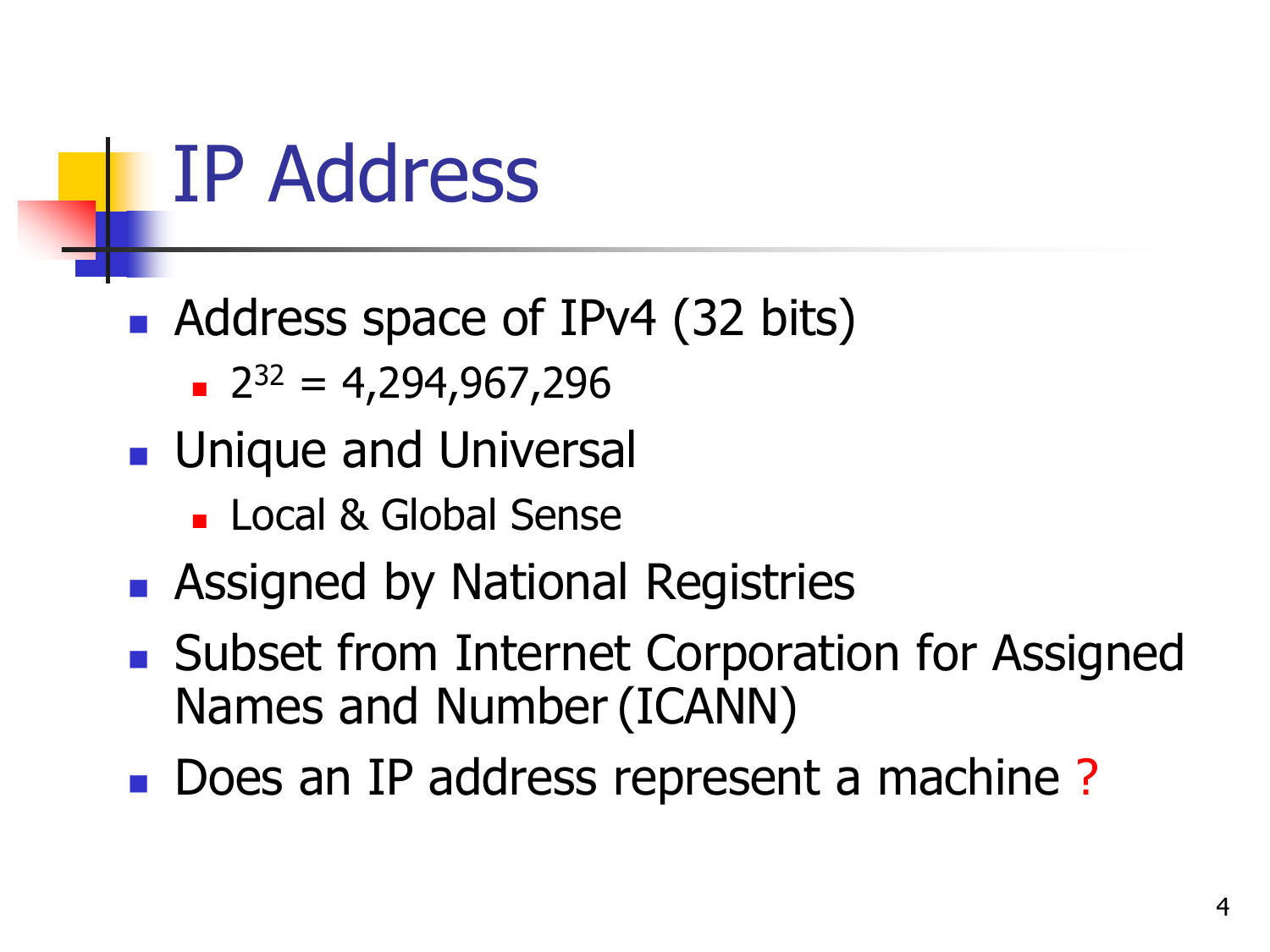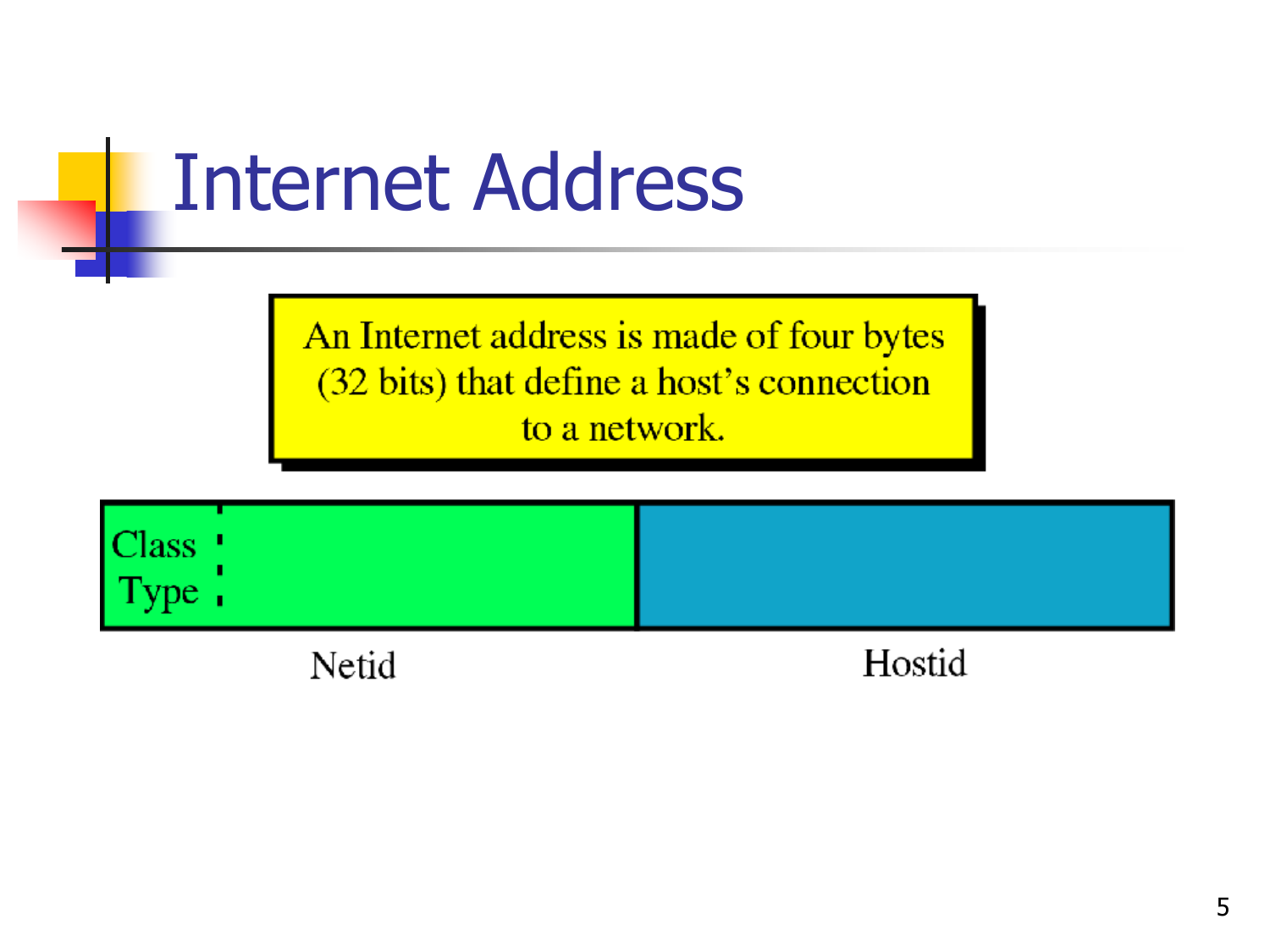

Internet Classes

**Classfull Addressing**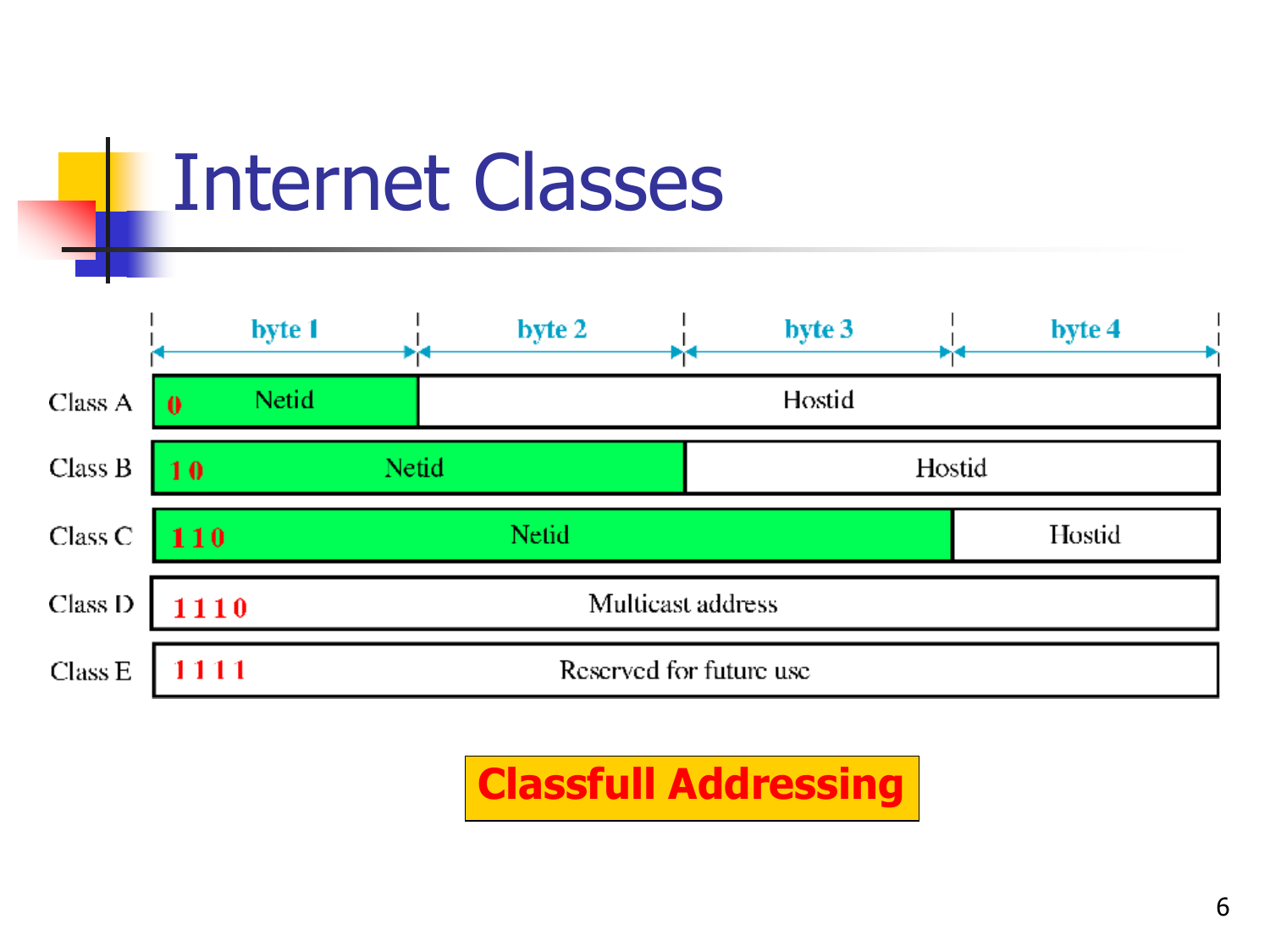IP Address Class

| Class A | Netid<br>0 |  |
|---------|------------|--|
| Class B | 10         |  |
| Class C | 110        |  |
| Class D | 1110       |  |
| Class E | 1111       |  |

| <b>First Four</b><br><b>Bits Of Address</b> | Table Index<br>(in decimal) | Class of<br><b>Address</b> |
|---------------------------------------------|-----------------------------|----------------------------|
| 0000                                        | 0                           | A                          |
| 0001                                        |                             | A                          |
| 0010                                        | 2                           | A                          |
| 0011                                        | 3                           | A                          |
| 0100                                        | 4                           | A                          |
| 0101                                        | 5                           | A                          |
| 0110                                        | 6                           | A                          |
| 0111                                        | 7                           | A                          |
| 1000                                        | 8                           | B                          |
| 1001                                        | 9                           | B                          |
| 1010                                        | 10                          | B                          |
| 1011                                        | 11                          | B                          |
| 1100                                        | 12                          | C                          |
| 1101                                        | 13                          | C                          |
| 10                                          | 14                          | D                          |
| 1111                                        | 15                          | E                          |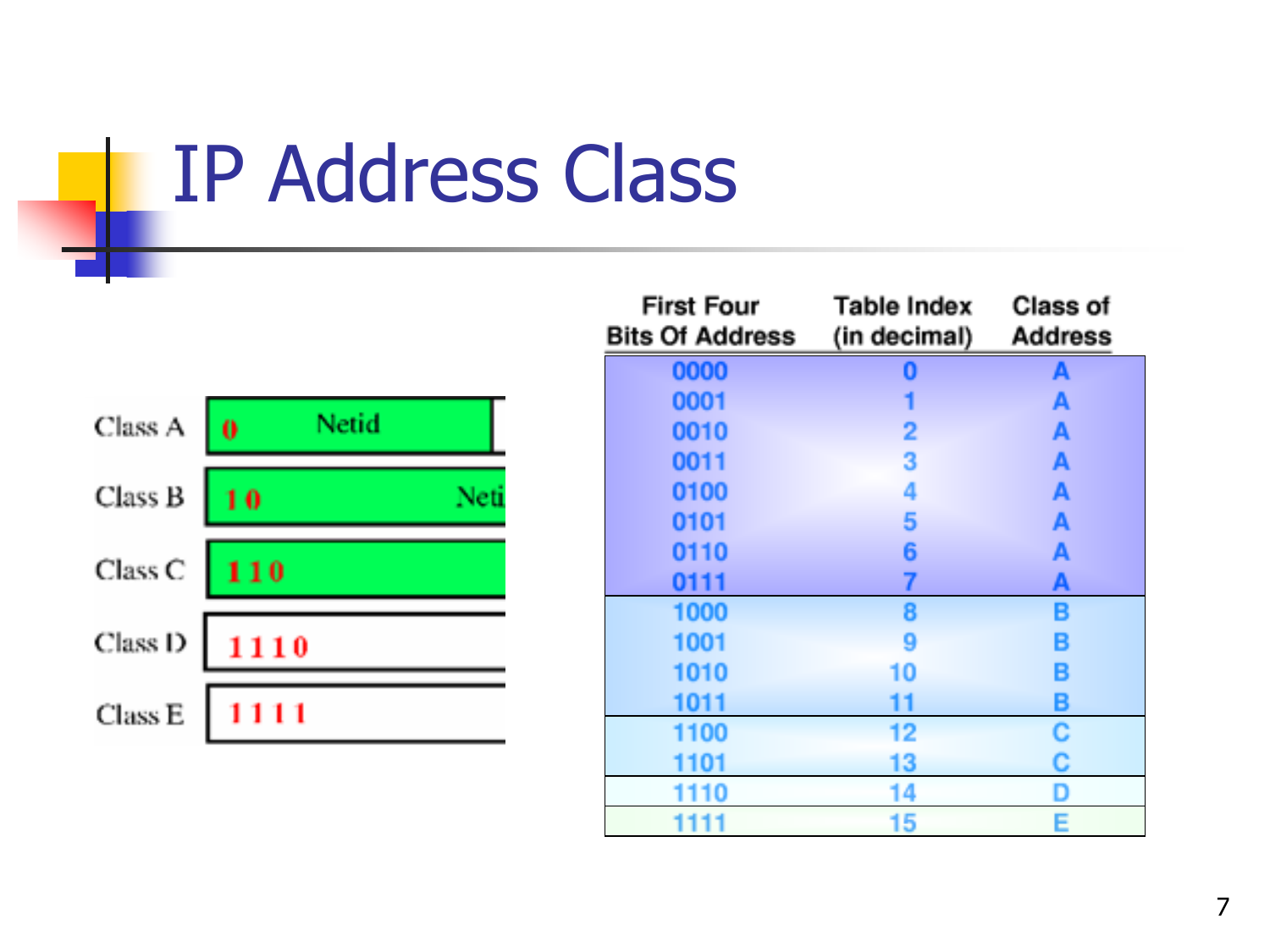|                    | <b>Amount of Networks and Hosts</b> |                          |                                      |                          |  |                                               |  |  |  |
|--------------------|-------------------------------------|--------------------------|--------------------------------------|--------------------------|--|-----------------------------------------------|--|--|--|
|                    |                                     | byte 1                   | byte 2                               | byte 3                   |  | byte 4                                        |  |  |  |
| Class A            | $\mathbf{0}$                        | Netid                    |                                      | Hostid                   |  |                                               |  |  |  |
| Class B            | 10                                  | Netid                    |                                      | Hostid                   |  |                                               |  |  |  |
| Class <sub>C</sub> | 110                                 |                          | Netid                                | Hostid                   |  |                                               |  |  |  |
| Class D            | 1110                                |                          | Multicast address                    |                          |  |                                               |  |  |  |
| Class E            | 1111                                |                          | Reserved for future use              |                          |  |                                               |  |  |  |
|                    | <b>Address</b><br><b>Class</b>      | <b>Bits In</b><br>Prefix | <b>Maximum Number</b><br>of Networks | <b>Bits In</b><br>Suffix |  | Maximum Number Of<br><b>Hosts Per Network</b> |  |  |  |
|                    | А                                   | 7                        | 128                                  | 24                       |  | 16777216                                      |  |  |  |
|                    | В                                   | 14                       | 16384                                | 16                       |  | 65536                                         |  |  |  |
|                    | c                                   | 21                       | 2097152                              | 8                        |  | 256                                           |  |  |  |

## Amount of Notworks and H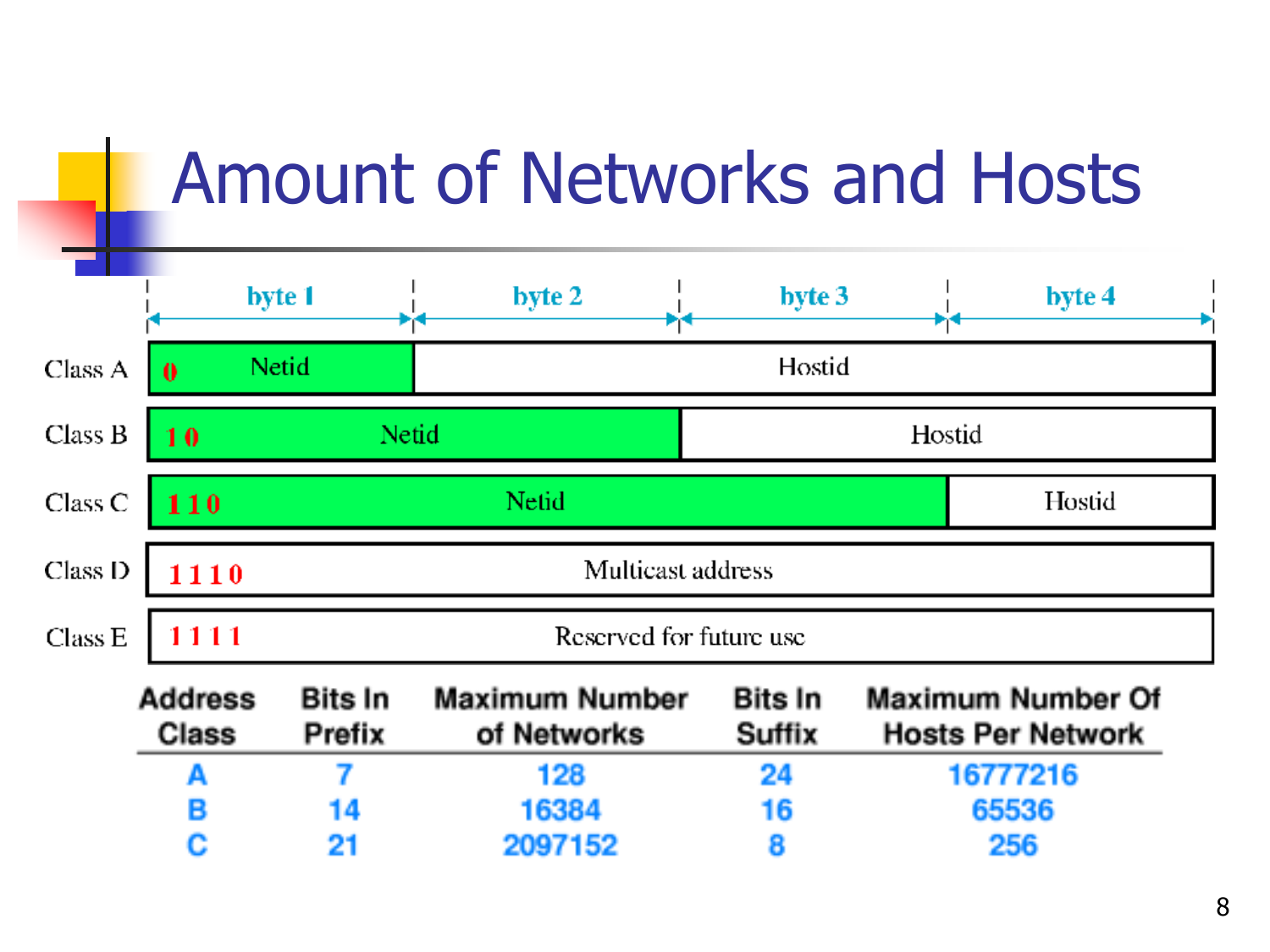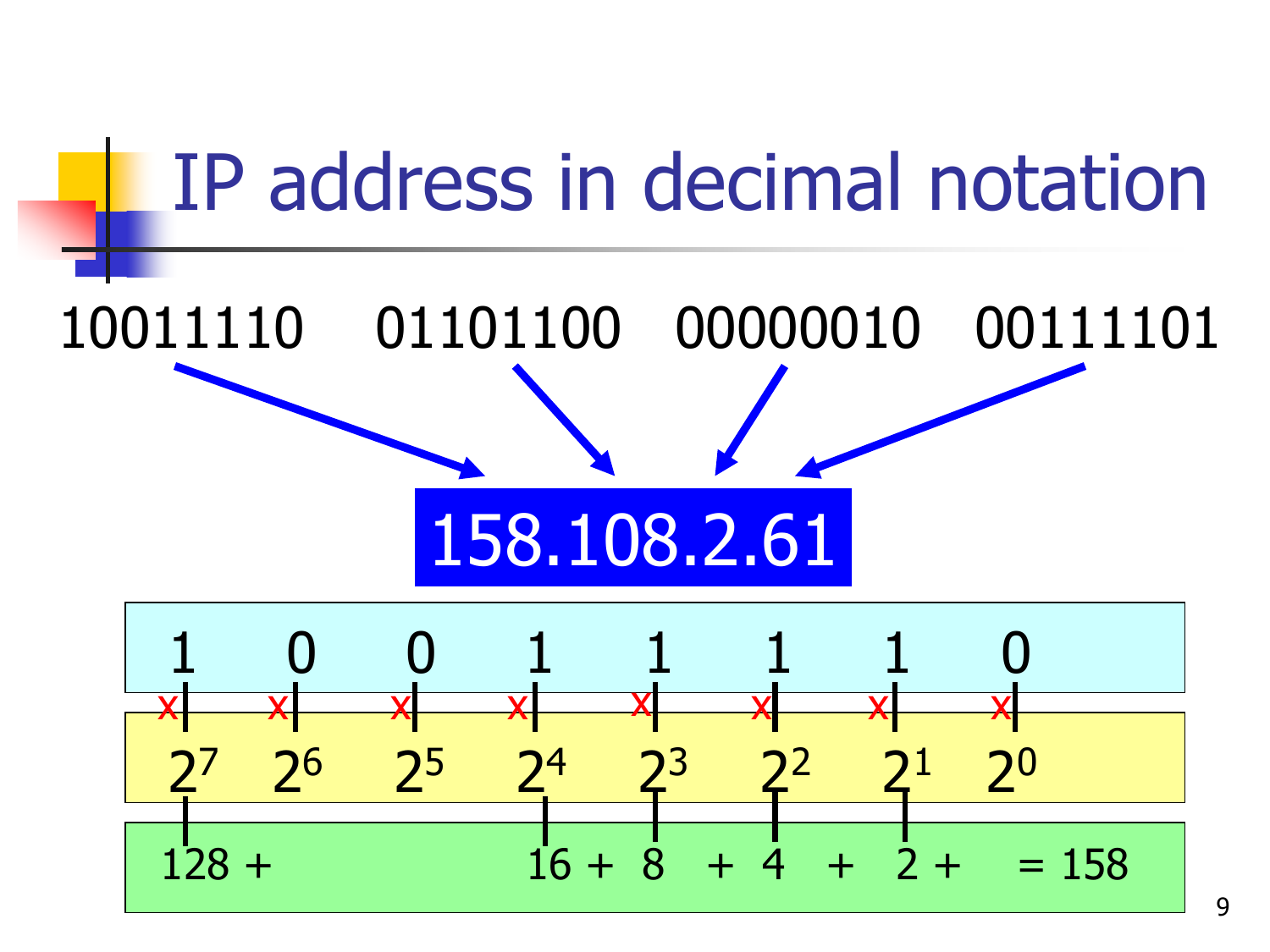

| 32-bit Binary Number                | <b>Equivalent Dotted Decimal</b>    |                                                   |
|-------------------------------------|-------------------------------------|---------------------------------------------------|
| 10000001 00110100 00000110 00000000 |                                     | 129.52.6.0                                        |
|                                     | 11000000 00000101 00110000 00000011 | 192.5.48.3                                        |
| 00001010 00000010 00000000 00100101 |                                     | 10.2.0.37                                         |
|                                     | 10000000 00001010 00000010 00000011 | 128.10.2.3                                        |
|                                     |                                     | 10000000 10000000 11111111 00000000 128.128.255.0 |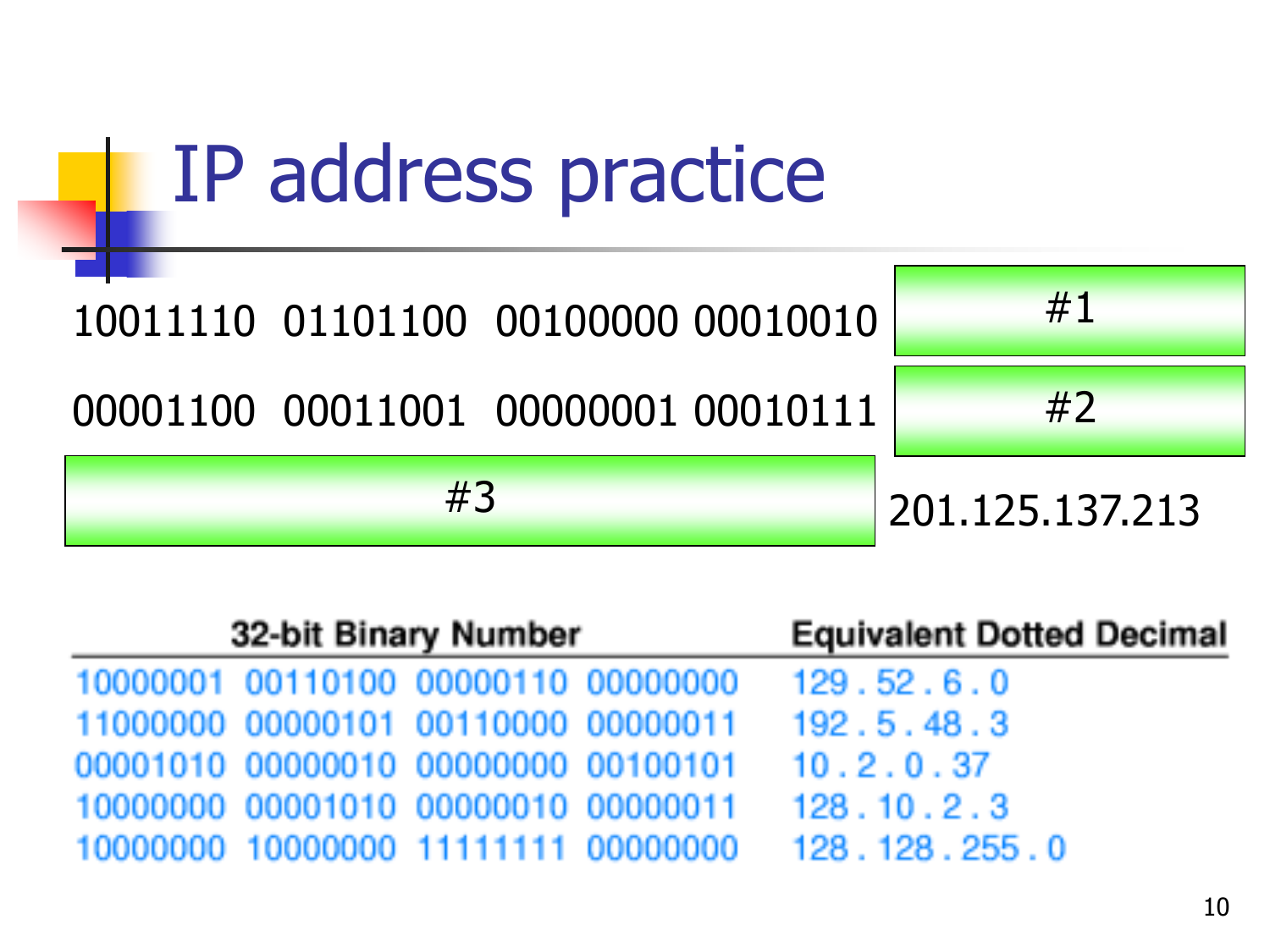# IP address in decimal notation 158.108.2.61 10011110 01101100 00000010 00111101 www.ku.ac.th How about **iwing.cpe.ku.ac.th** ?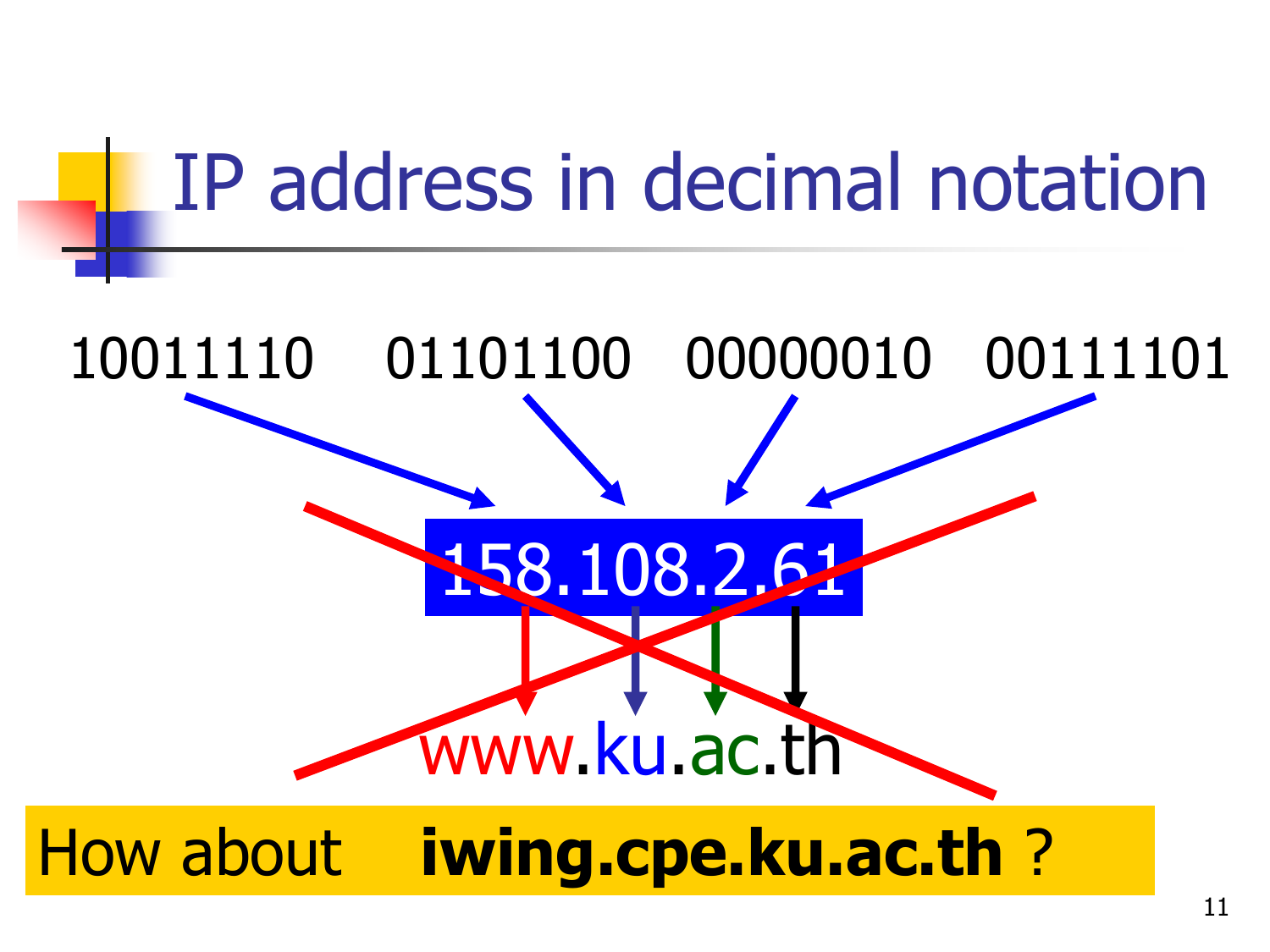|         | <b>Class Ranges</b> |  |                         |  |         |               |        |                         |        |  |
|---------|---------------------|--|-------------------------|--|---------|---------------|--------|-------------------------|--------|--|
|         | Octet 1             |  | Octet 2 Octet 3 Octet 4 |  |         | Byte 1        | Byte 2 | Byte 3                  | Byte 4 |  |
| Class A | $0$                 |  |                         |  | Class A | $0 - 127$     |        |                         |        |  |
| Class B | $10$                |  |                         |  | Class B | $ 128 - 191 $ |        |                         |        |  |
| Class C | $110$               |  |                         |  | Class C | $192 - 223$   |        |                         |        |  |
| Class D | 1110                |  |                         |  | Class D | $ 224 - 299 $ |        |                         |        |  |
| Class E | 1111                |  |                         |  | Class E | $ 240 - 255 $ |        |                         |        |  |
|         |                     |  | Binary notation         |  |         |               |        | Dotted-decimal notation |        |  |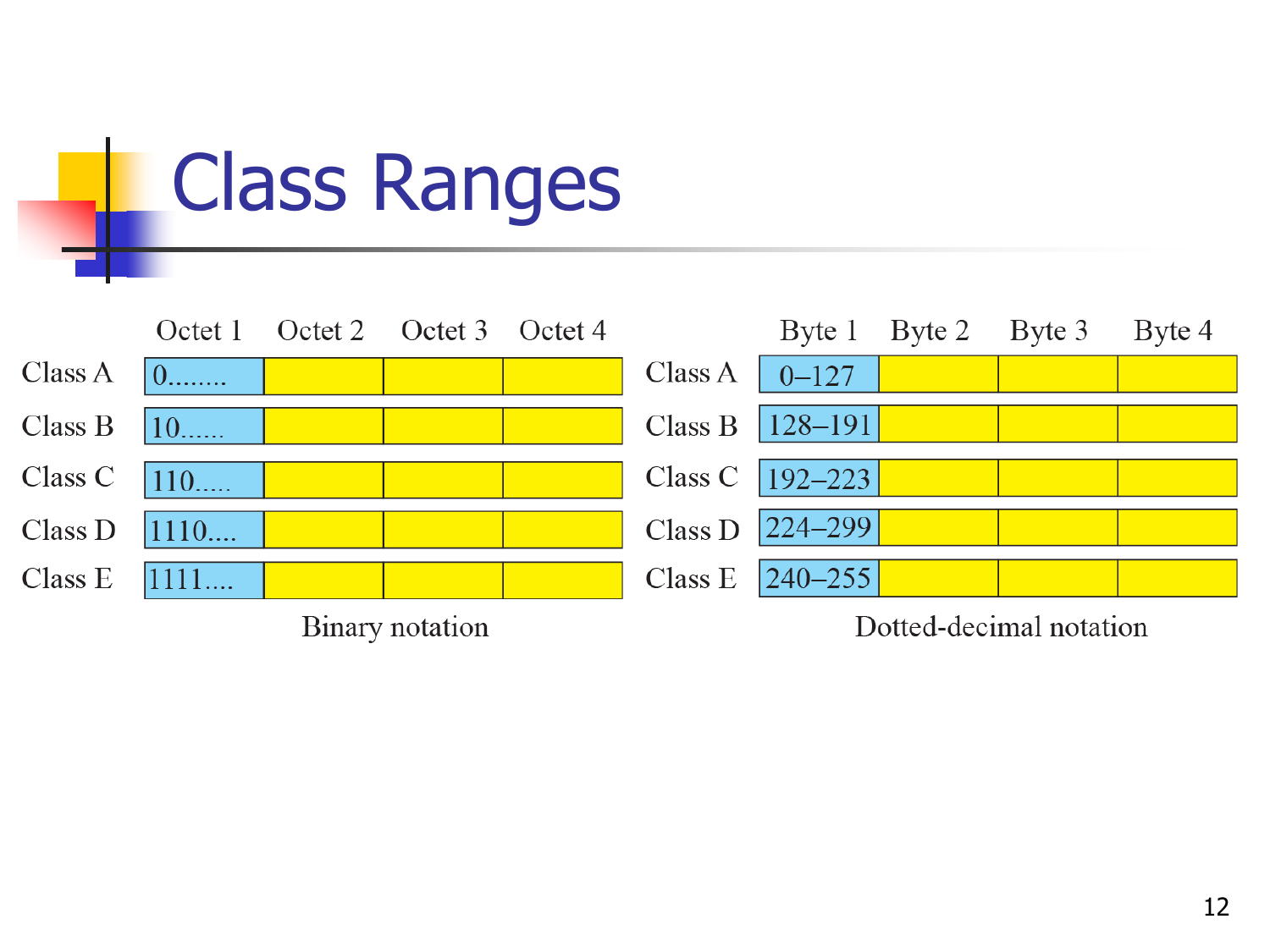### IP Address Class

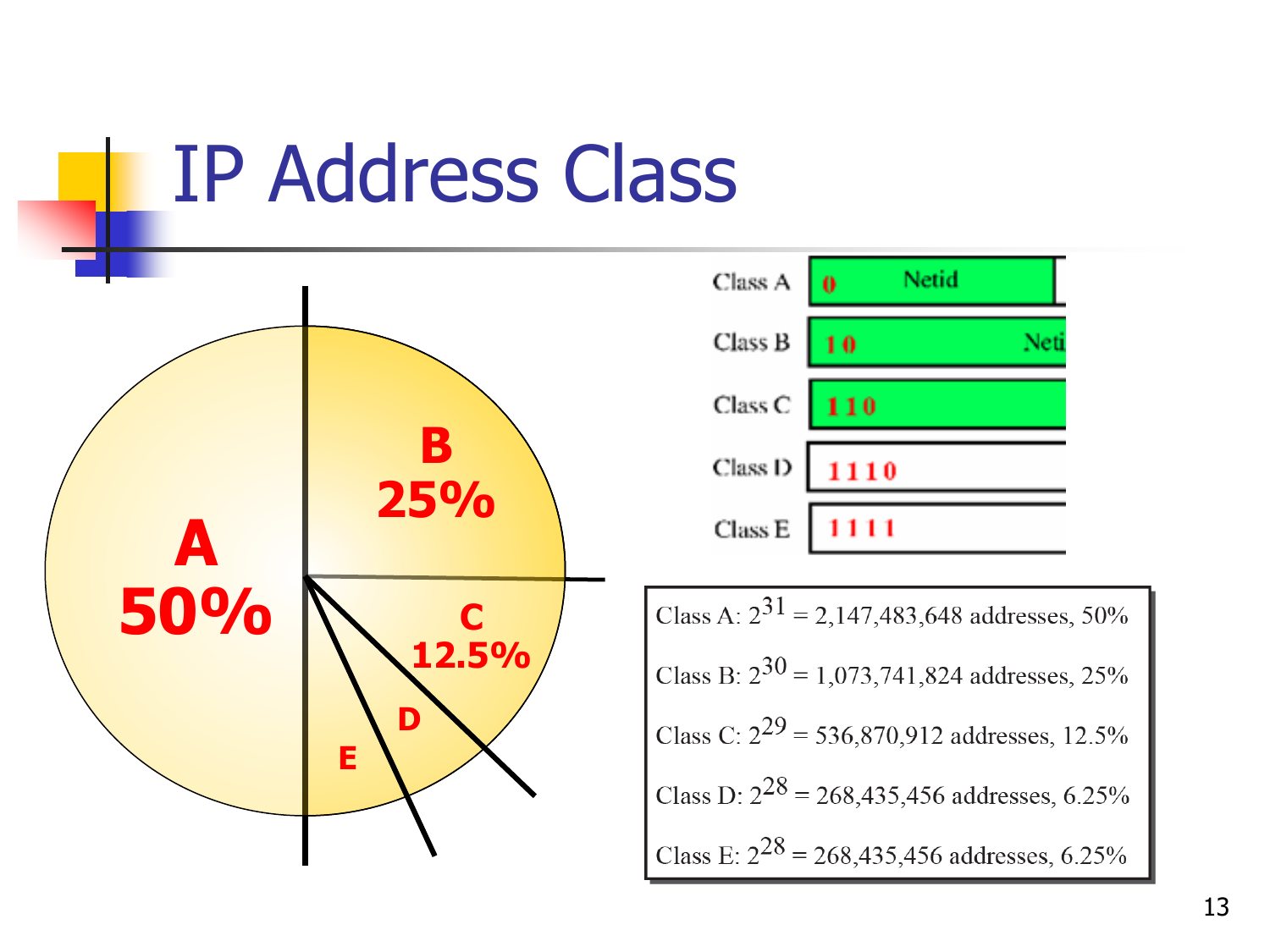

#### 14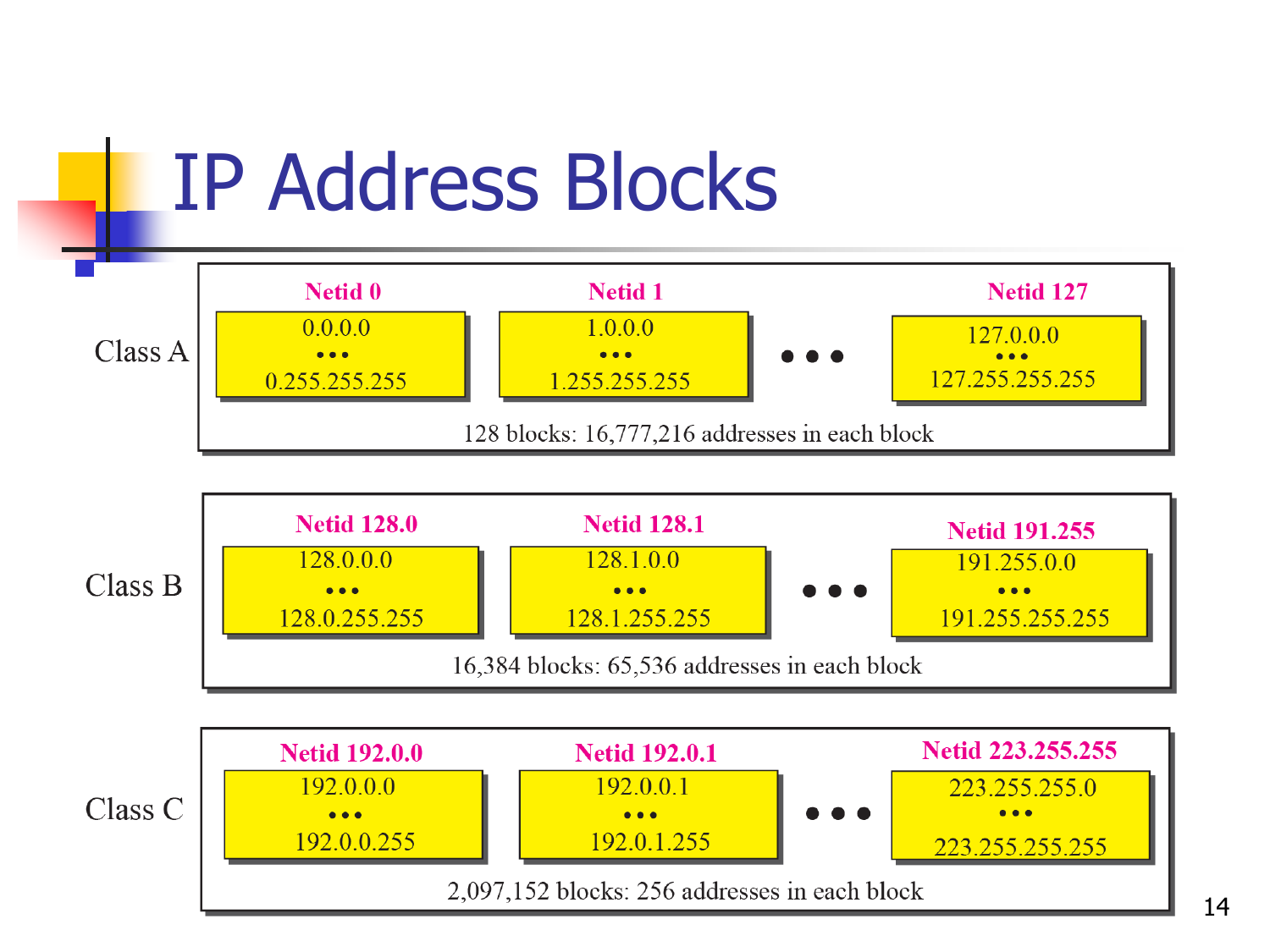### Special IP Addresses

- **This computer Address** (all 0; e.g. 0.0.0.0)
- **Loopback Address**
- **Broadcast Address**
- **Private IP Address**
- **Network Address**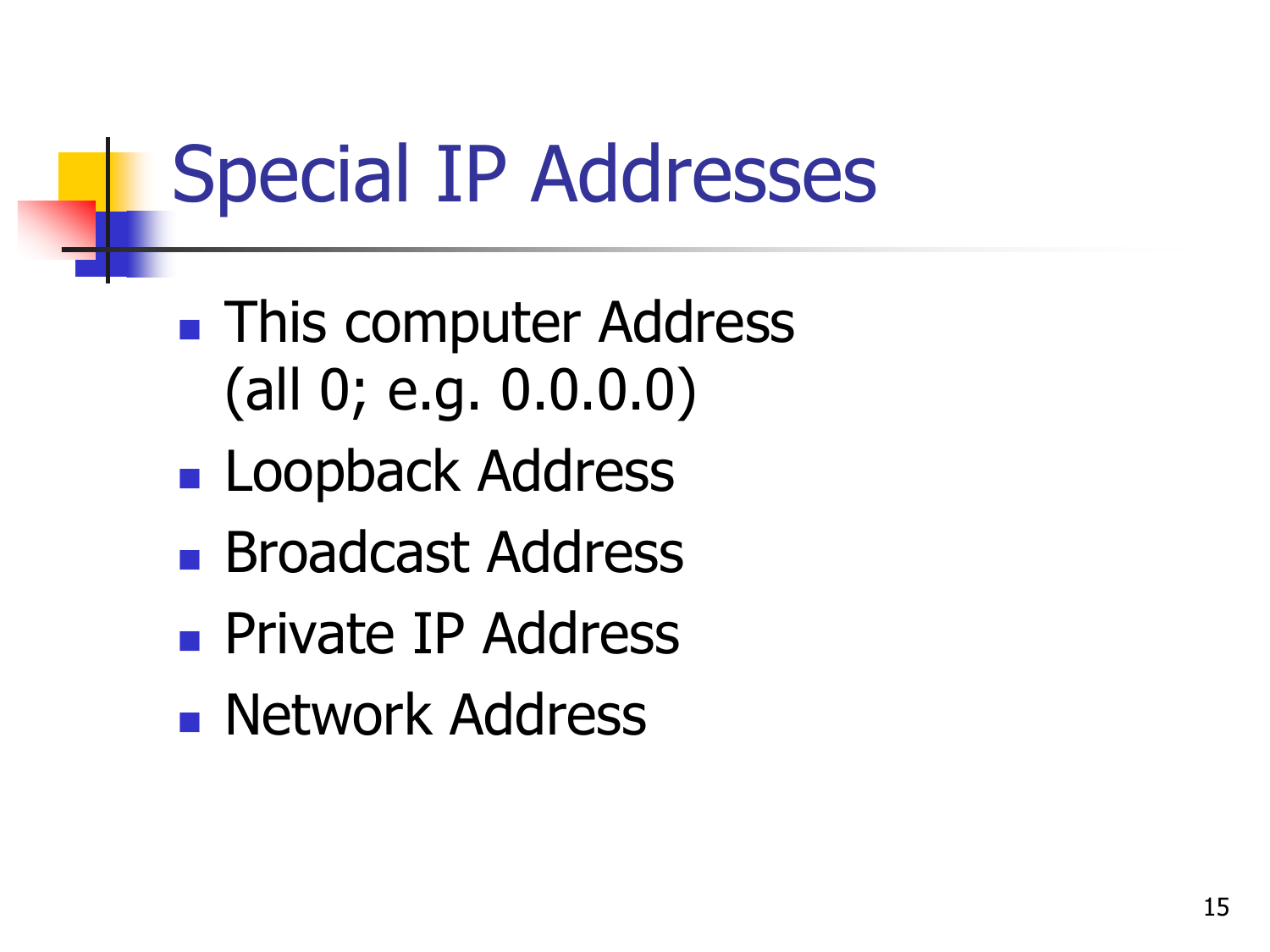#### Special IP Address: **Loopback** Address  $127.0.0.0/8 \rightarrow 127.0.0.1$ โโปปรรเเซซสส**AA** โโปปรรเเซซสส**BB** ี แพ็กเก็ตผ่าน ลปู แบค็อนิเทอรเ์ฟส เขา้สอู่ กีโปรเซสหน่ึง ทีซีพี/ยูดีพี **127.0.0.1** ลปู แบค็อนิเทอรเ์ฟส ไอพี  $\overline{\phantom{a}}$ แพ็กเก็ตถูกส่งเข้า เดทาลงิค์ ลปู แบค็อนิเทอรเ์ฟส ฟิสคิลั แอดเดรสอน่ืๆ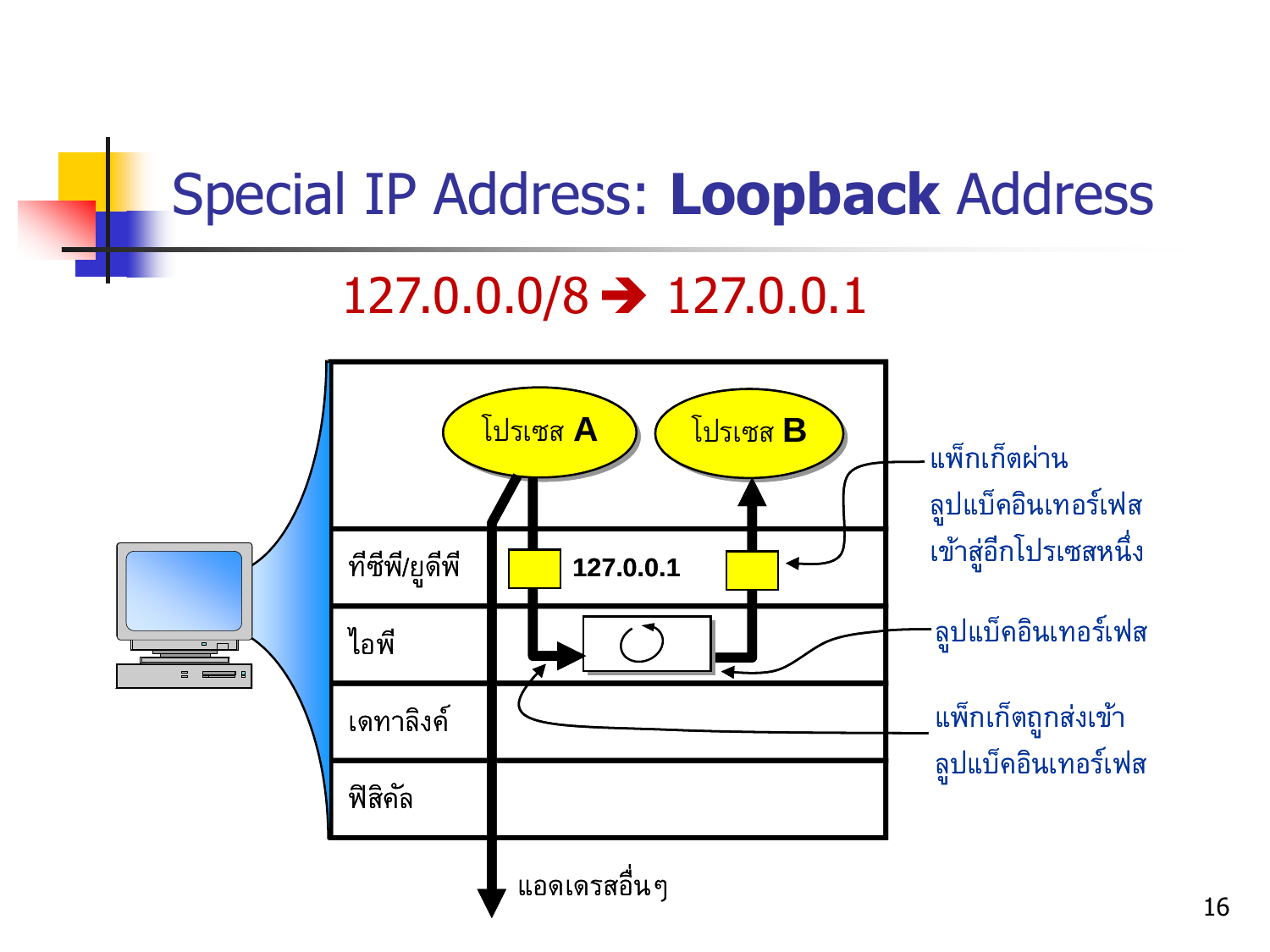### Special IP Address: **Broadcast** Address

- **Ending with 255**
- **Use for sending to all nodes in class range**
- Directed Broadcast Address
	- all hosts  $= 1$
	- Class A broadcast: 10.255.255.255
	- Class B broadcast: 158,108,255,255
	- Class C broadcast: 202.100.15.255
- **Limited Broadcast Address** 
	- all 1; e.g. 255.255.255.255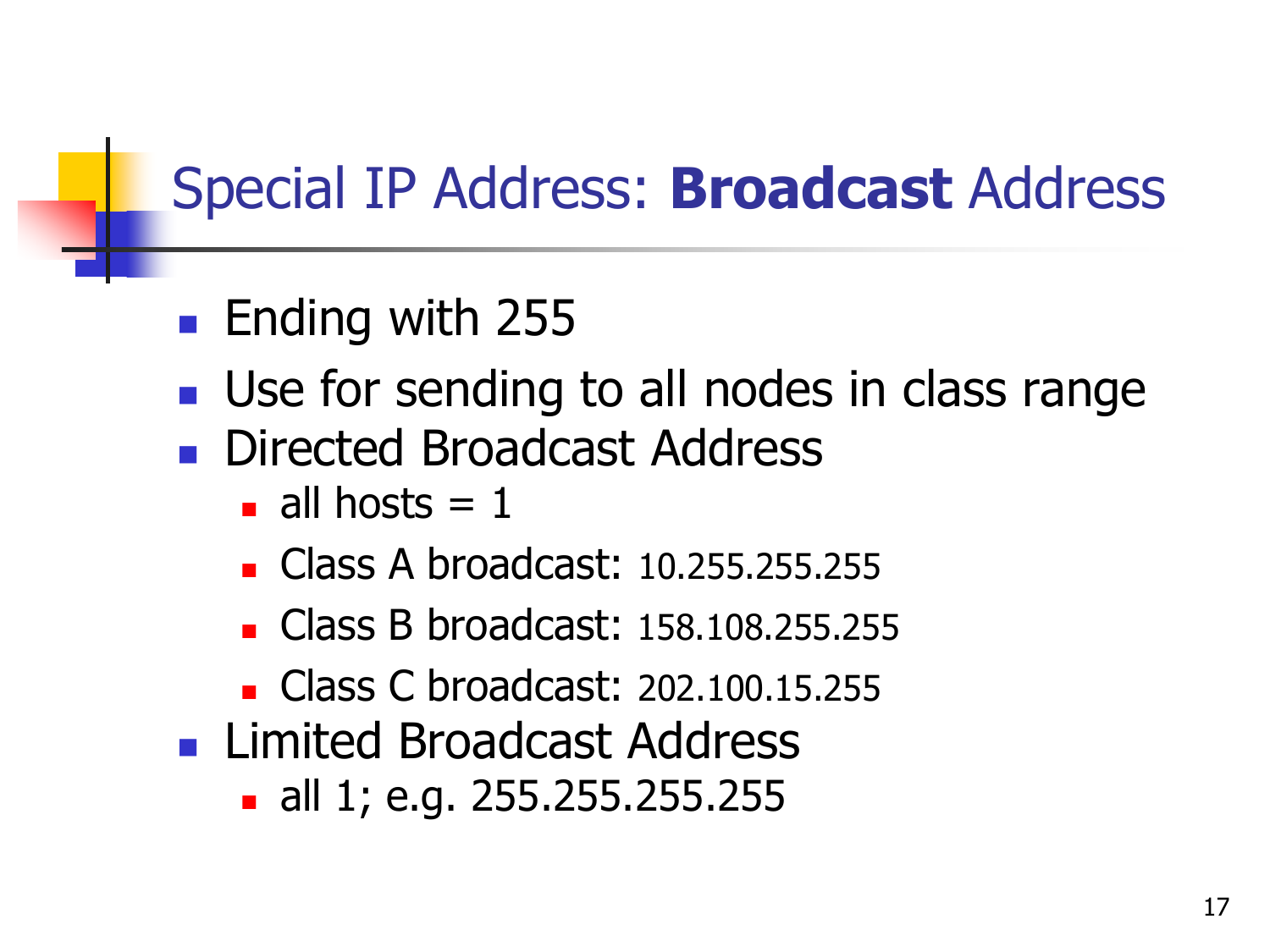### Special IP Address: **Private IP** Address

- Class A (1 group)
	- $10.0.0.0 10.255.255.255$
- Class B (16 groups)
	- $-172.16.0.0 172.31.255.255$
- Class C (256 groups)
	- $192.168.0.0 192.168.255.255$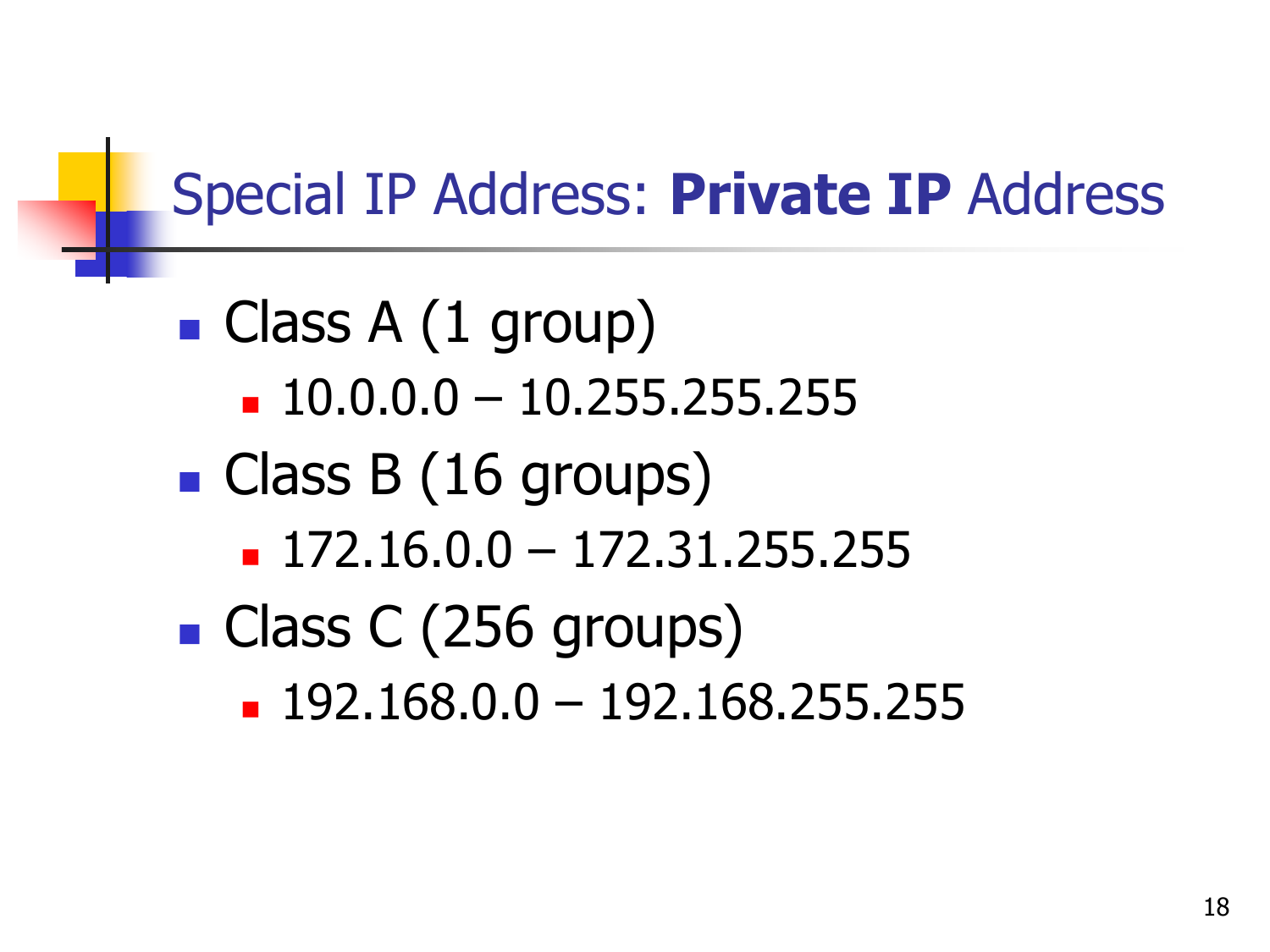#### Special IP Address: **Network** Address

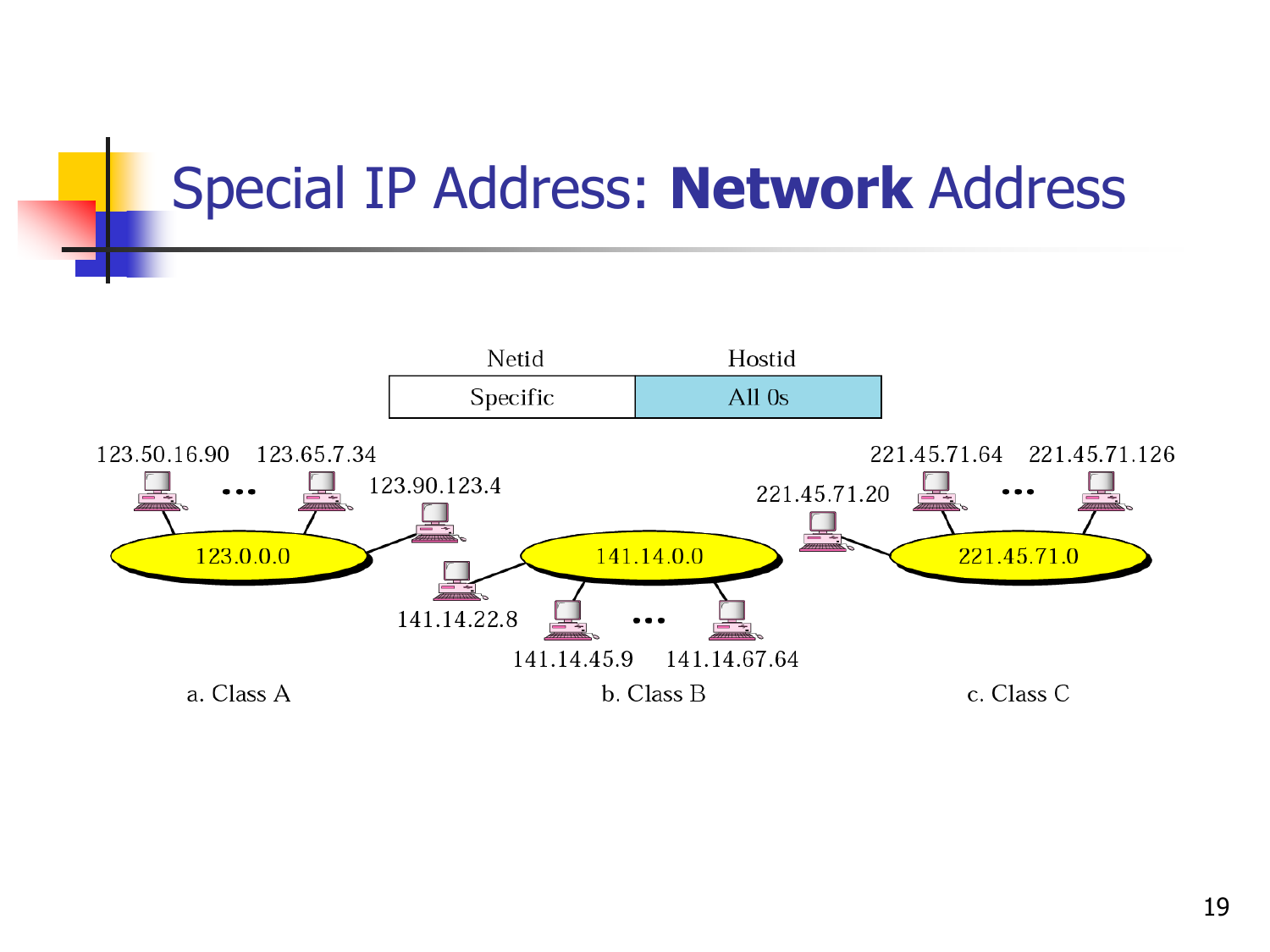#### Sample internet 134.18.10.88 134.18.0.0 134.18.68.44 200.78.6.92 200.78.6.14 220.3.6.0 Switched WAN 220.3.6.3  $R1$  $R2$ 200.78.6.0  $\ddot{\cdot}$ 220.3.6.1 220.3.6.23  $R3$  $2771W$ 134.18.14.121 200.78.6.146 134.18.8.21 Point-to-point WAN<br> $\blacksquare$   $\blacksquare$   $\blacksquare$   $\blacksquare$   $\blacksquare$   $\blacksquare$   $\blacksquare$   $\blacksquare$ Rest of the Internet Network and Host addresses $R4$ 124.100.33.77 124.0.0.0 124.42.5.45 124.4.51.66

#### 20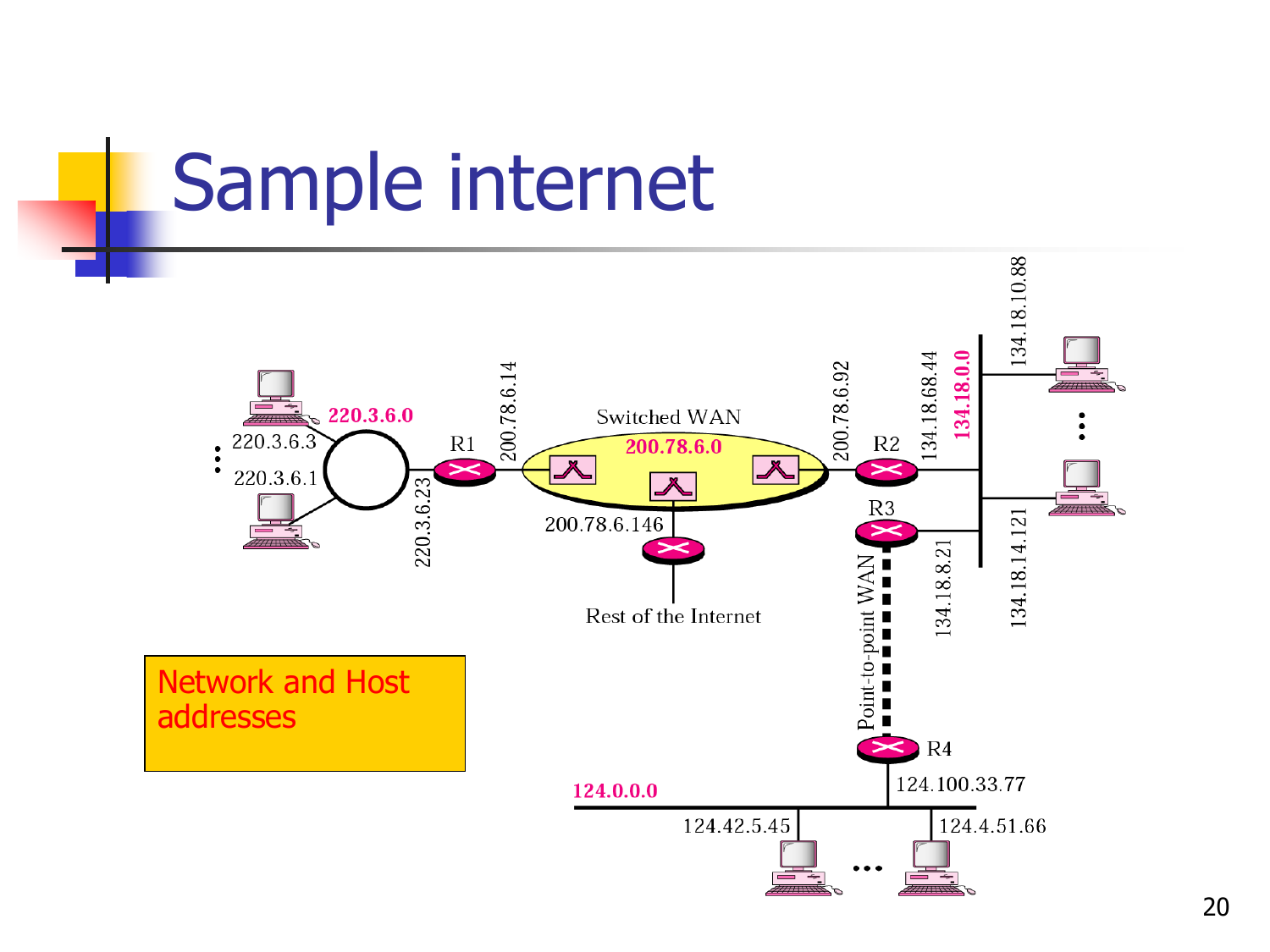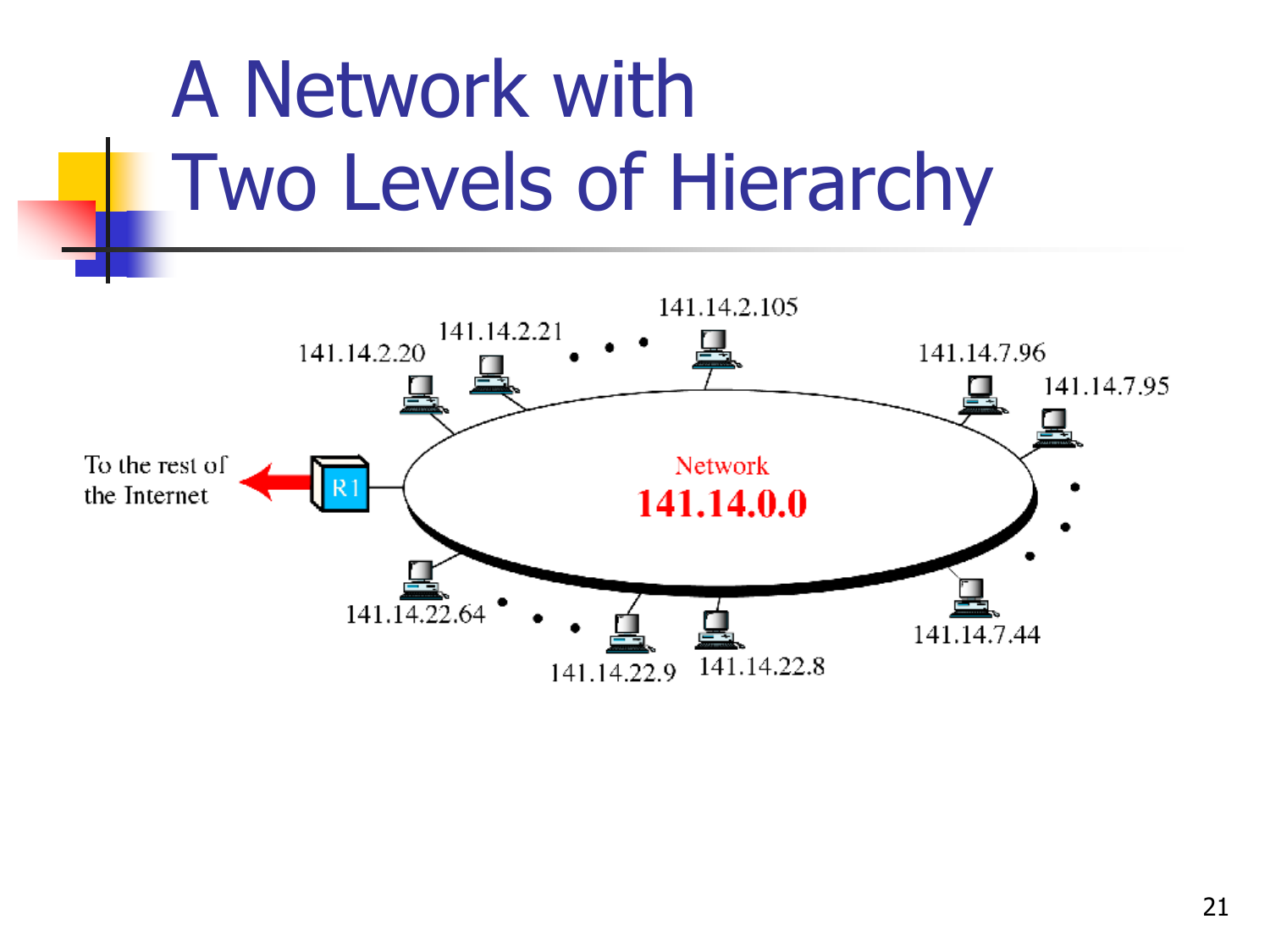## A Network with Three Levels of Hierarchy

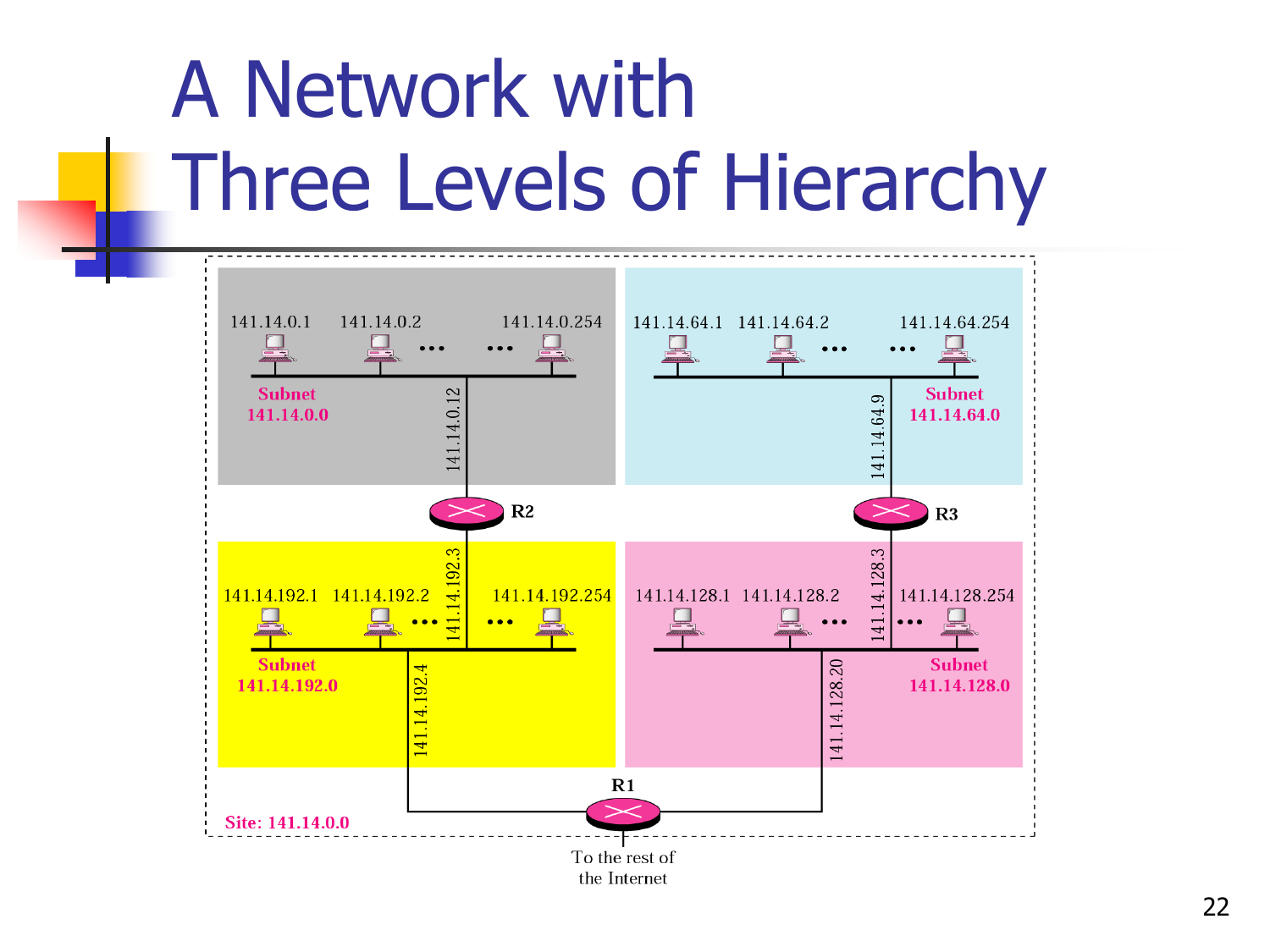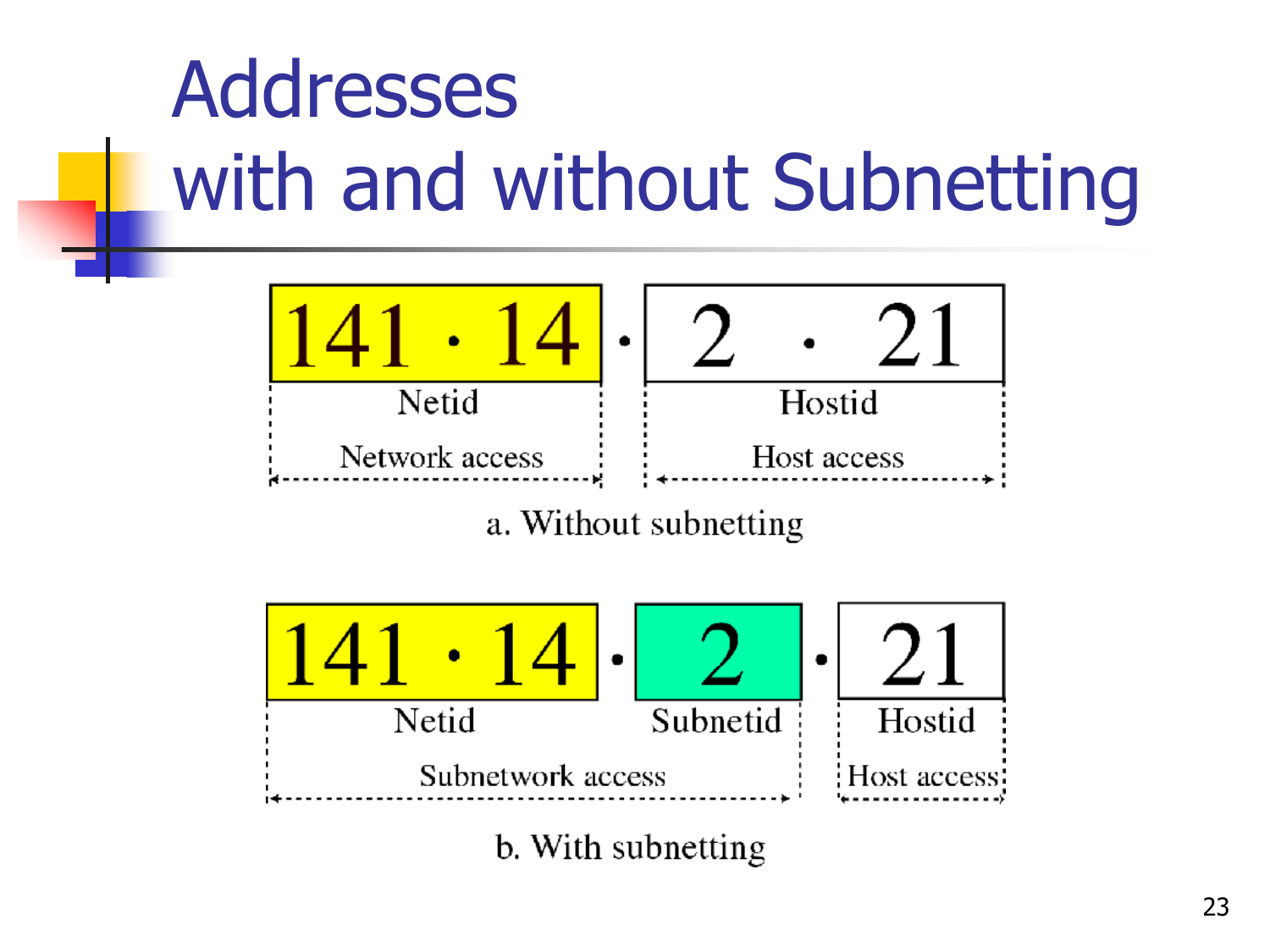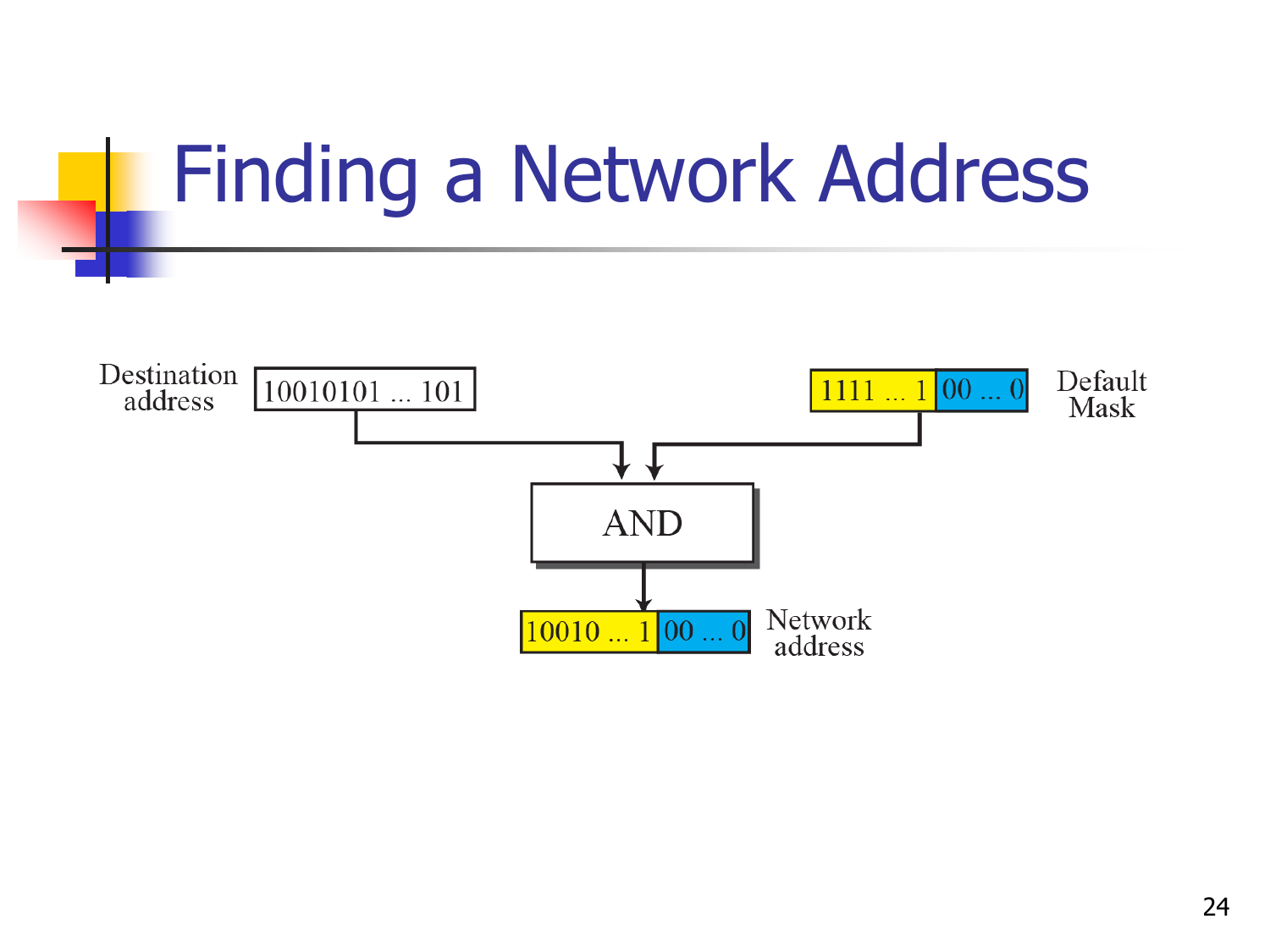### Network Address



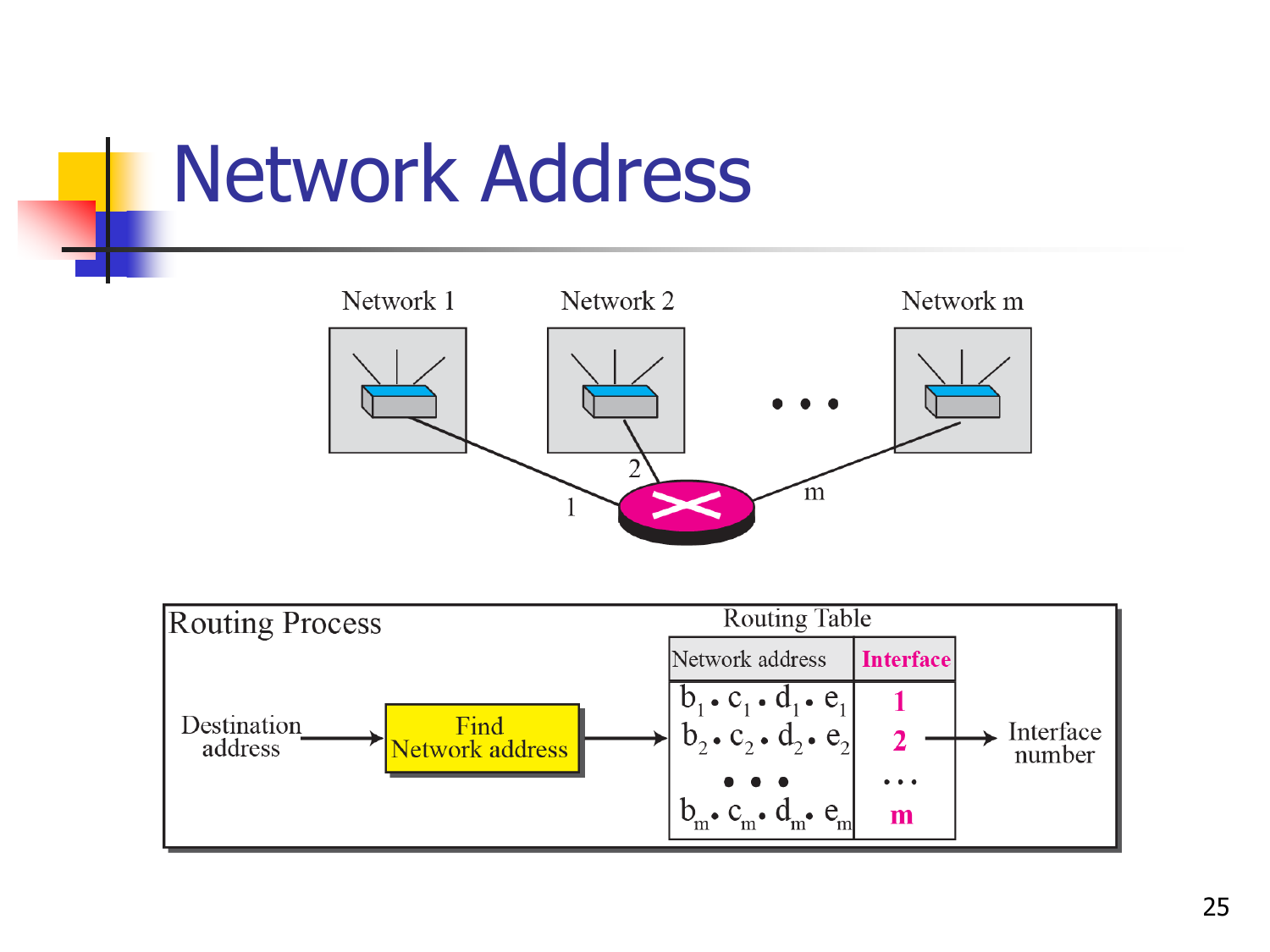### Masking (without subnet)

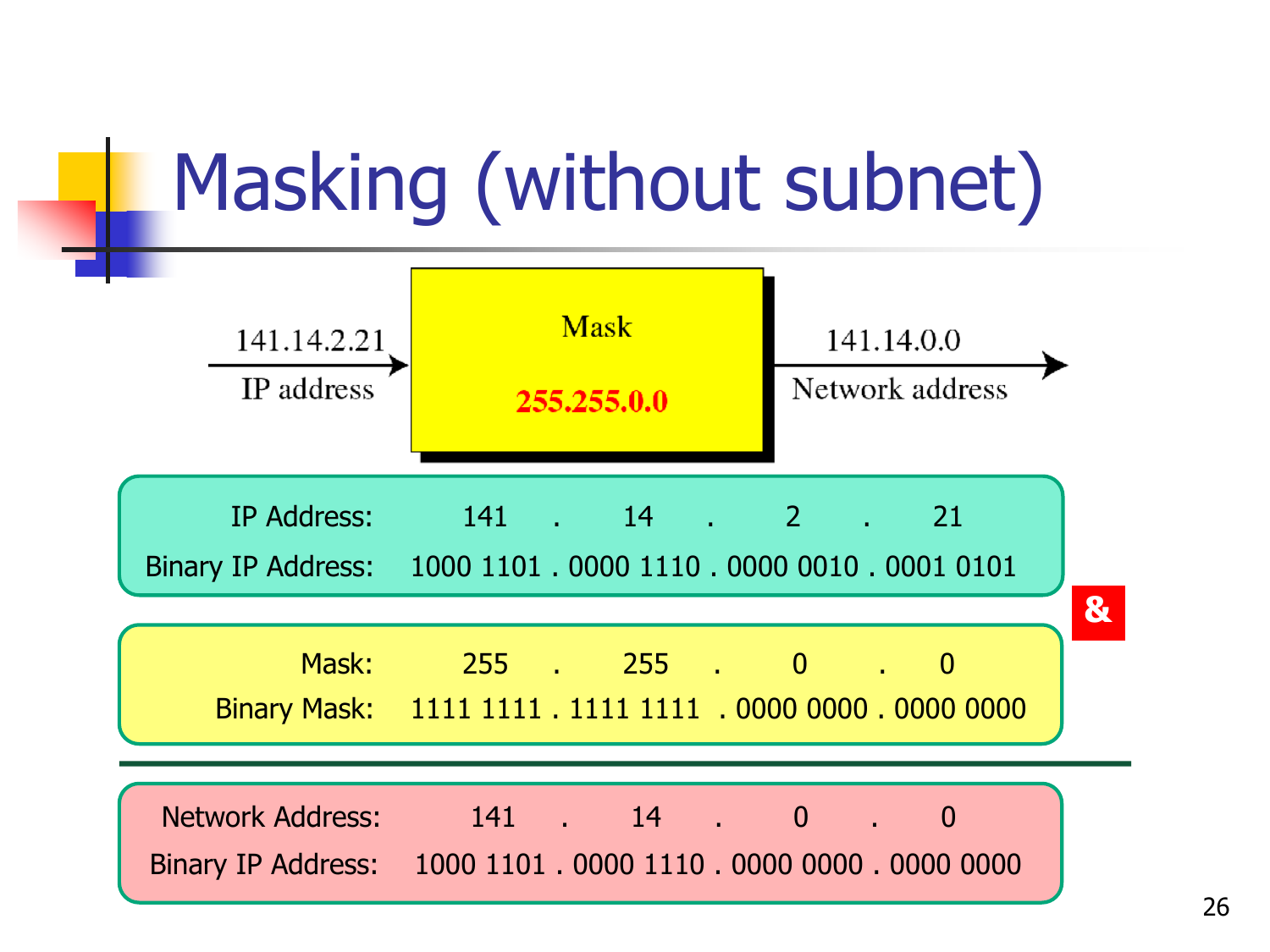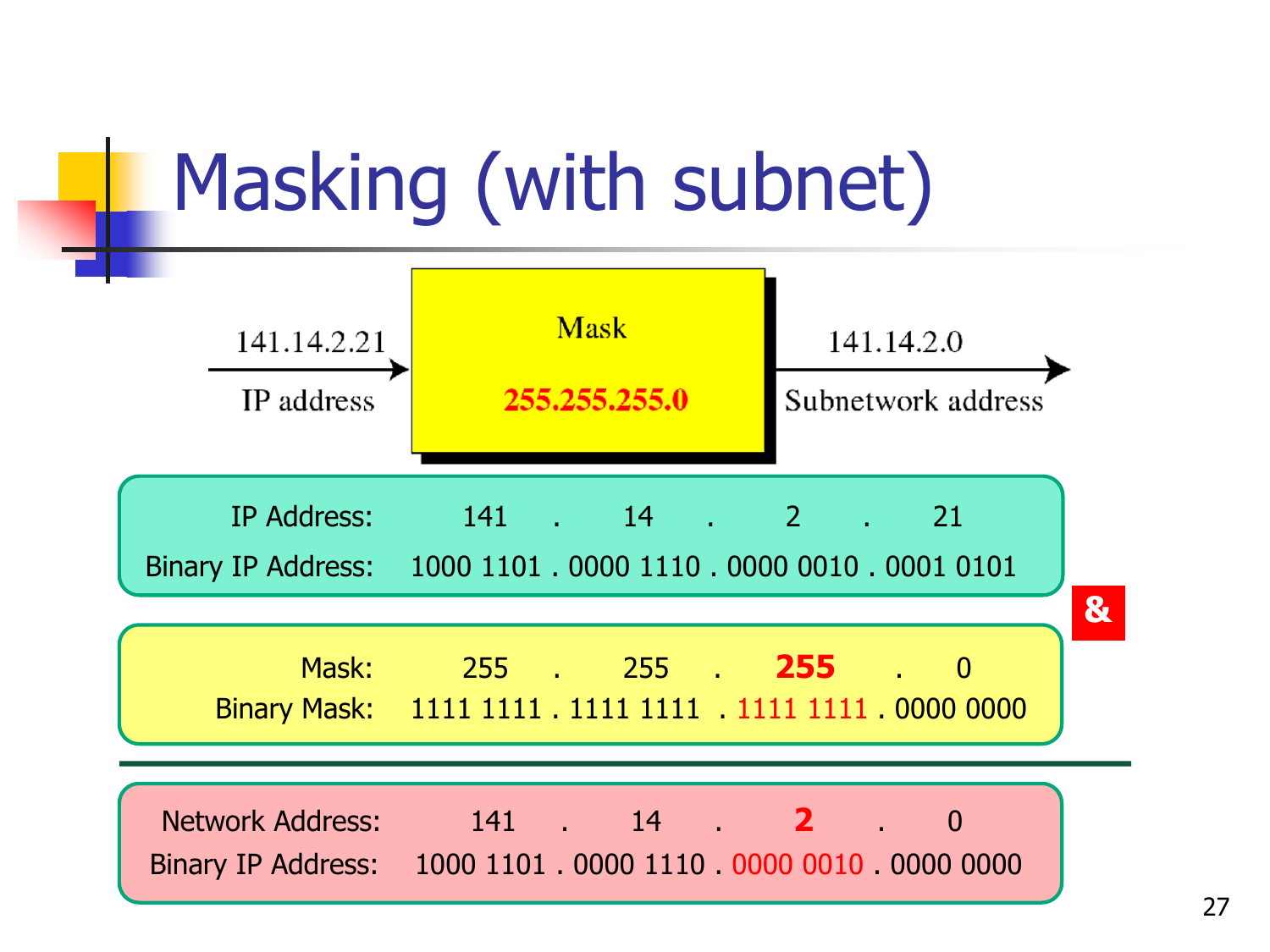### **Class** *In Binary In Dotted-Decimal Using Slash* **A 11111111 00000000 00000000 00000000 255.0.0.0 /8 B 11111111 11111111 00000000 00000000 255.255.0.0 /16 C 11111111 111111111 11111111 00000000 255.255.255.0 /24**

### Default Mask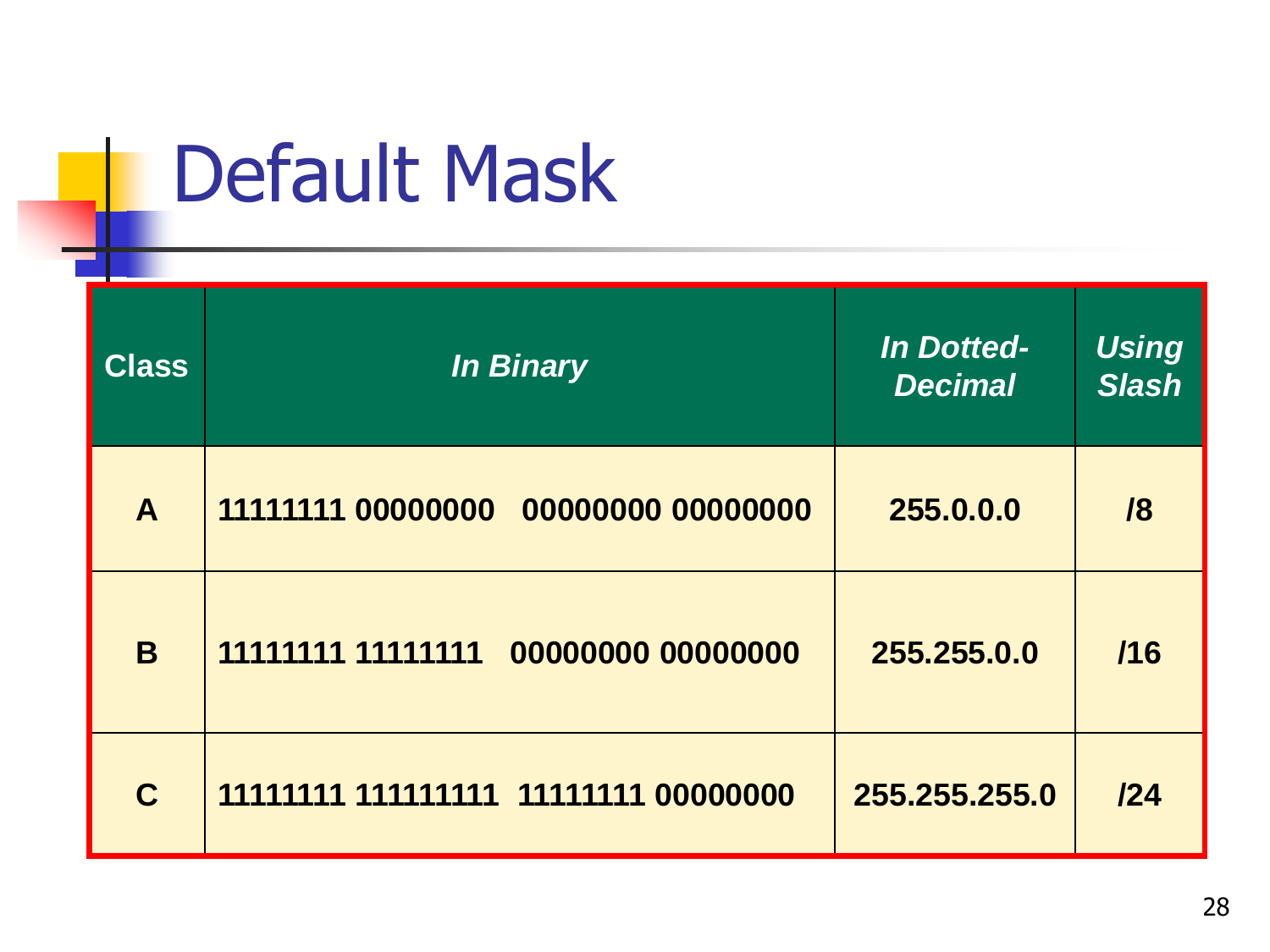

A router receives a packet with the destination address 201.24.67.32. Show how the router finds the network address of the packet.

#### SolutionClass  $C \rightarrow$  default mask = 255.255.255.0

| <b>Destination address</b> | $\rightarrow$ | 201 | 24  |     |  |
|----------------------------|---------------|-----|-----|-----|--|
| Default mask               |               | 255 | 255 | 255 |  |
| <b>Network address</b>     | $\rightarrow$ | 201 | 24  |     |  |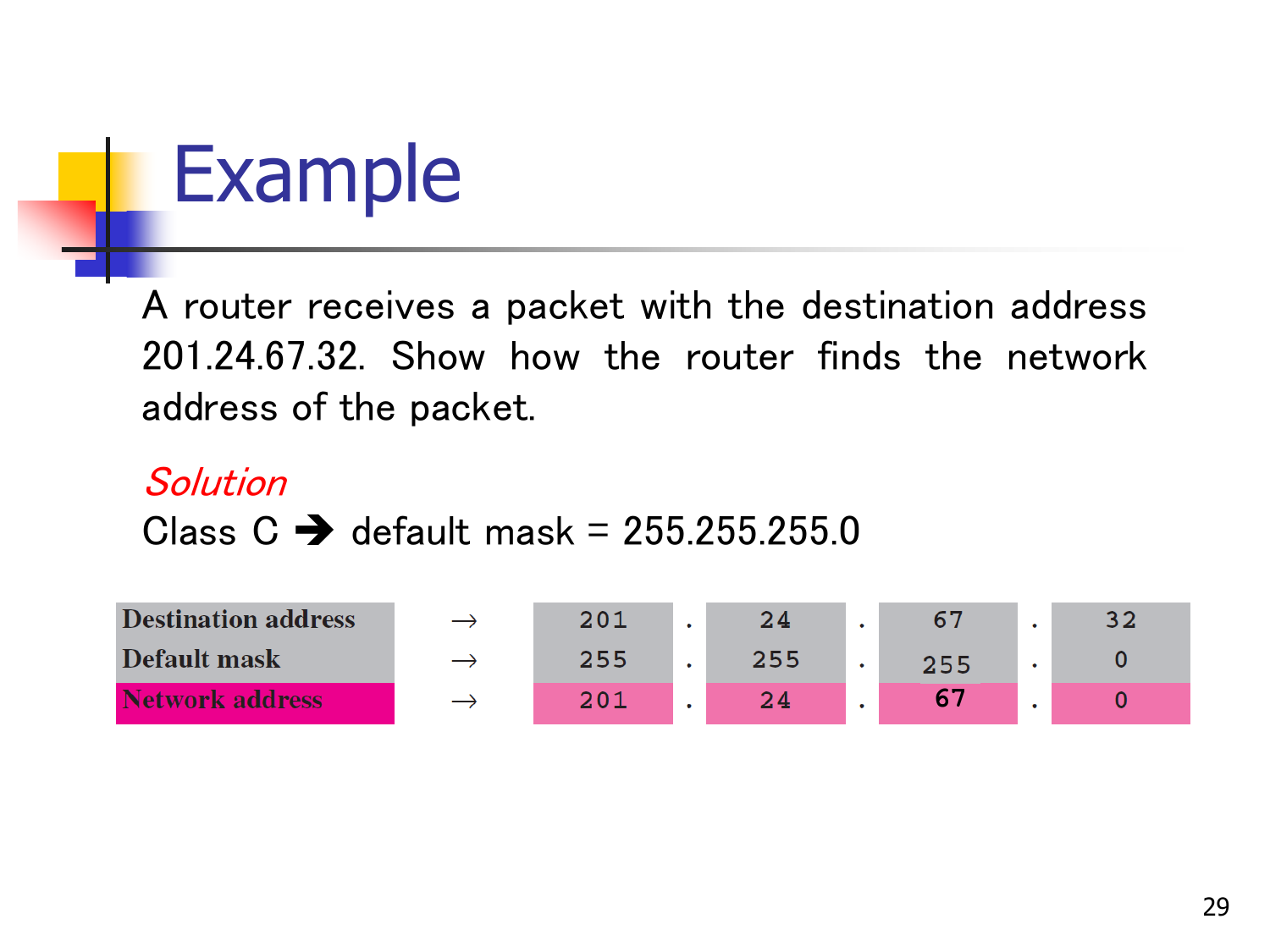### Subnet Design

- Given a network  $194.30.12.0$  with  $16$ hosts in each subnetwork
- **Find the following:** 
	- **The number of subnetworks**
	- Sub-network ID / Broadcast Address
	- Sub-netmask
	- First/Last address that can be used for each subnet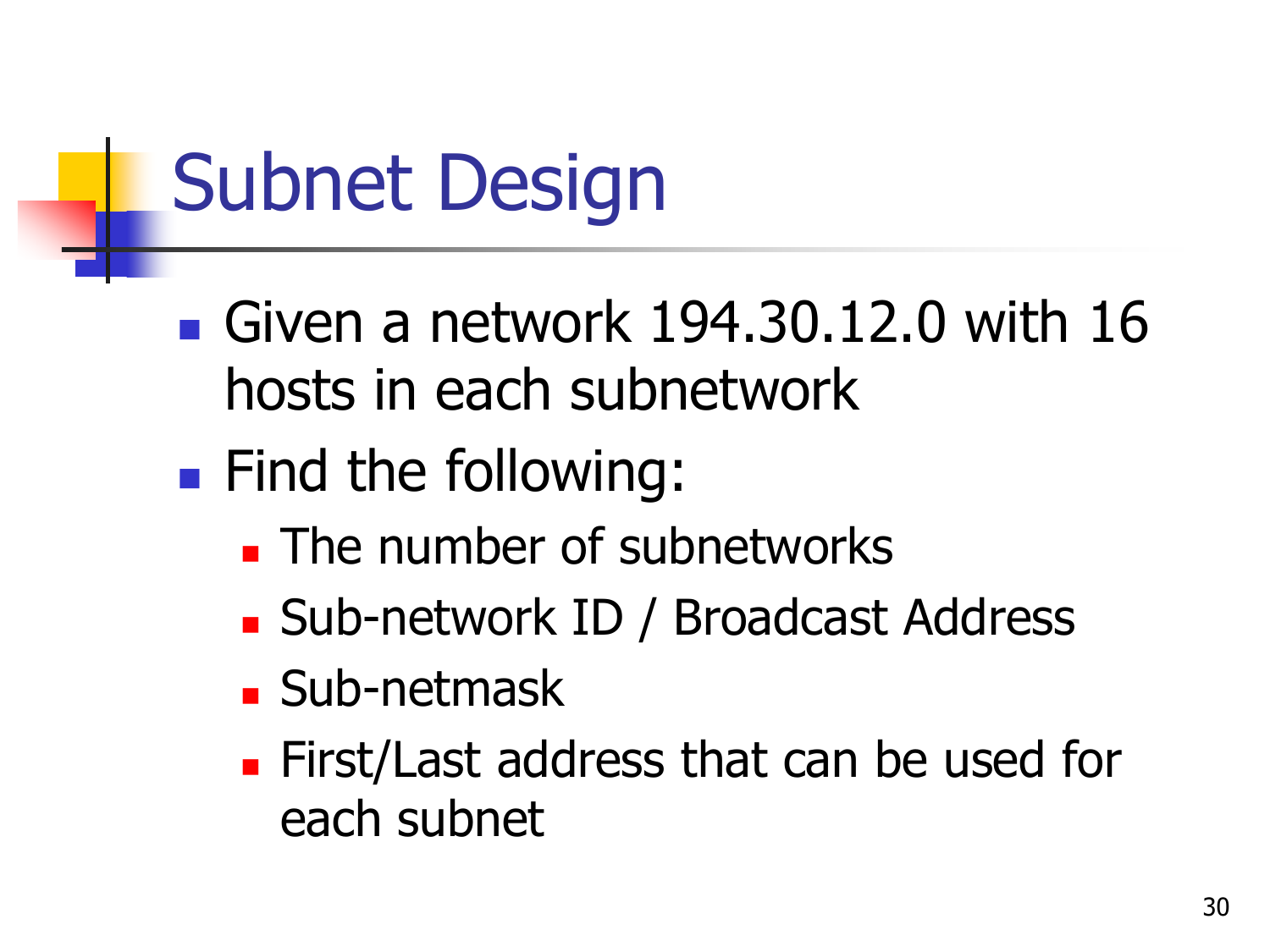

16 Hosts  $\rightarrow$  2<sup>4</sup> = 16 is not enough (subnetID and broadcast)

- $\rightarrow$  2<sup>5</sup> = 32  $\rightarrow$  total of 30 hosts
- $\rightarrow$  5 bits for Host and 3 bits for subnet

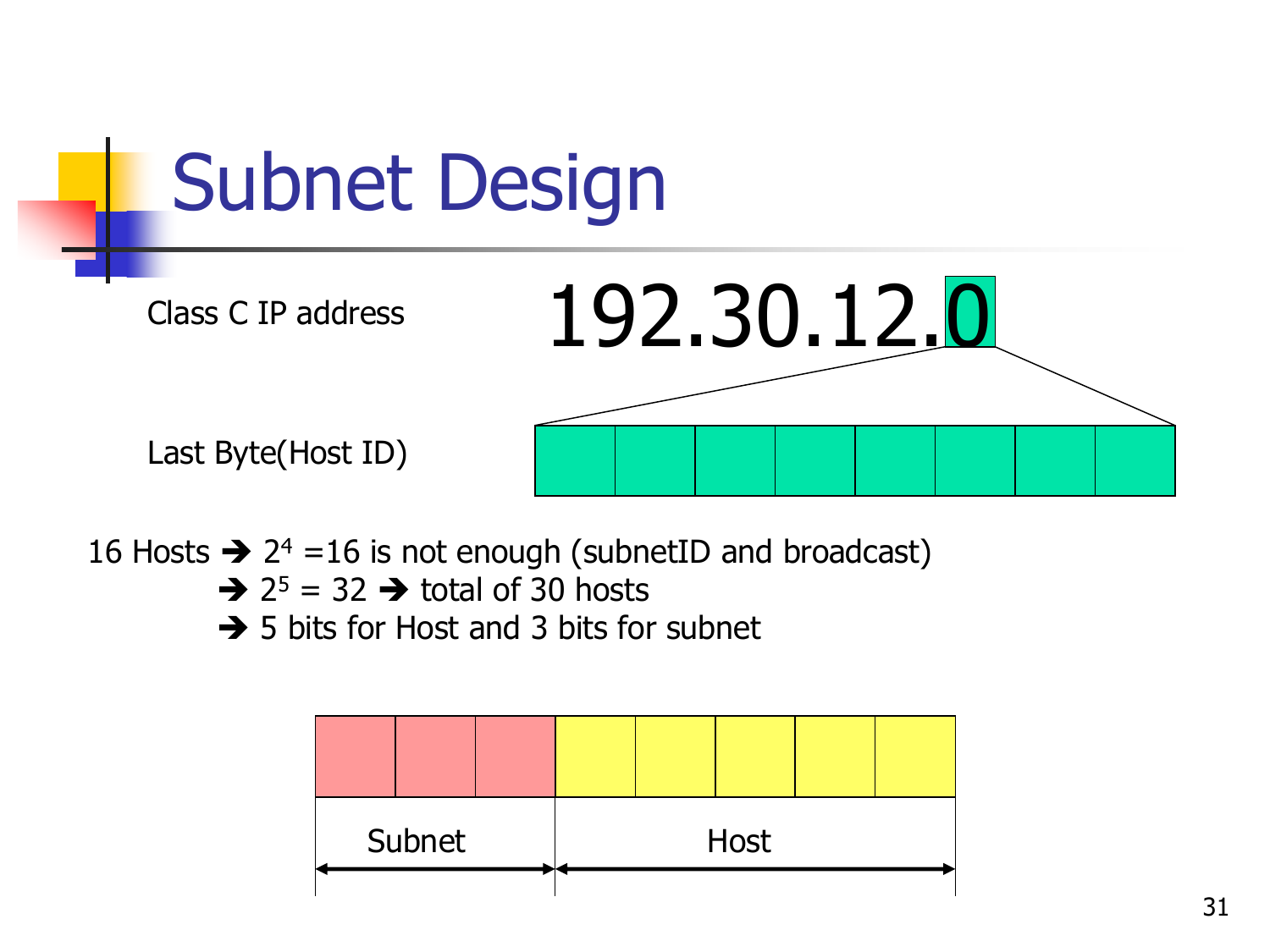| <b>Subnet Design</b> |                   |                                  |           |                |           |                                                      |
|----------------------|-------------------|----------------------------------|-----------|----------------|-----------|------------------------------------------------------|
|                      |                   |                                  |           |                |           | Subnet Host                                          |
| <b>Subnet Mask</b>   | 255               |                                  | 255       |                | 255       | 11100000                                             |
|                      | 255               |                                  | 255<br>30 |                | 255<br>12 | 224                                                  |
| Subnet ID            | 194<br>194<br>194 |                                  | 30<br>30  |                | 12<br>12  | $00000000 = 0$<br>$00100000 = 32$<br>$01000000 = 64$ |
|                      | 194<br>194        | $\blacksquare$                   | 30<br>30  |                | 12<br>12  | $01100000 = 96$<br>$10000000 = 128$                  |
|                      | 194               | $\blacksquare$<br>$\blacksquare$ | 30        | $\blacksquare$ | 12        | $10100000 = 160$                                     |
|                      | 194<br>194        | $\blacksquare$                   | 30<br>30  |                | 12<br>12  | $11000000 = 192$<br>$11100000 = 224$                 |